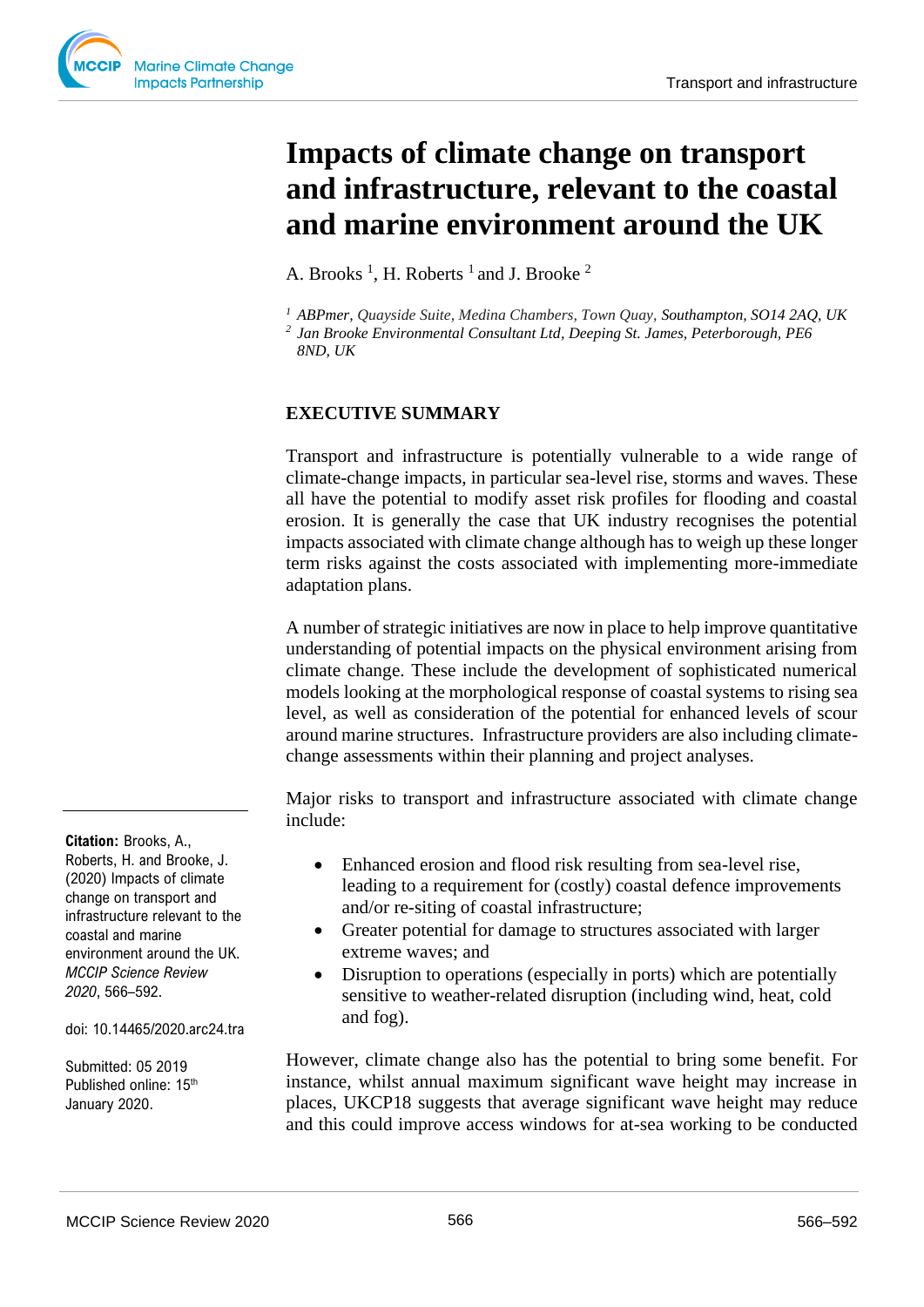

safely (Palmer *et al*., 2018). The potential for transit shipping through the Arctic could also result in large fuel savings and associated reductions in greenhouse gas emissions.

Although understanding of climate change impacts is improving, considerable uncertainty still remains with regards to how a number of weather parameters that determine infrastructure risk profiles may be affected. This is particularly the case for patterns of atmospheric circulation which control wind (and wave) regimes. Any change in these parameters could have significant implications for the reliability of infrastructure assets with a long design life. There is also a requirement for improved understanding of correlated risks, such as flood events across large sections of coast or clustered in time.

## **1. WHAT IS ALEADY HAPPENING?**

This MCCIP report card is an amalgamation and update to three 2013 MCCIP report cards (Built Structures (onshore and coastal): Wadey *et al*., 2013; Built Structures (offshore): Side *et al*., 2013; and Ports and Shipping: Wright, 2013). As such it covers a wide range of marine and coastal sectors from coastal defences to oil and gas platforms to ports to offshore wind farms. It draws heavily upon key marine climate change information presented in accompanying MCCIP report cards, in particular:

- Storms and waves;
- Coastal geomorphology;
- Sea-level rise; and
- Coastal flooding.

The report also uses outputs from UKCP18 (Palmer *et al*., 2018) to inform understanding of potential climate change impacts on transport and infrastructure. UKCP18 represents the most up-to-date assessment of how the climate of the UK may change over the  $21<sup>st</sup>$  century and supersedes UKCP09 (Lowe *et al*., 2018) (which was used to inform previous MCCIP report cards). The UKCP18 projections are based on greenhouse gas (GHG) Representative Concentration Pathways (RCPs) developed for the Intergovernmental Panel on Climate Change's (IPCC) latest 5<sup>th</sup> assessment report and are informed by the global climate model simulations from Phase 5 of the Coupled Model Intercomparison Project (CMIP5). Representative Concentration Pathways (RCPs) are time- and space-dependent trajectories of concentrations of greenhouse gases and pollutants resulting from human activities. Four RCPs (2.6, 4.5, 6.0 and 8.5) are used in the IPCC's (latest) 5th assessment report as a basis for the climate predictions and projections. The numbers refer to radiative forcings (change in the net, downward minus upward, radiative flux), measured in watts per square metre, by the year 2100 (IPCC, 2013).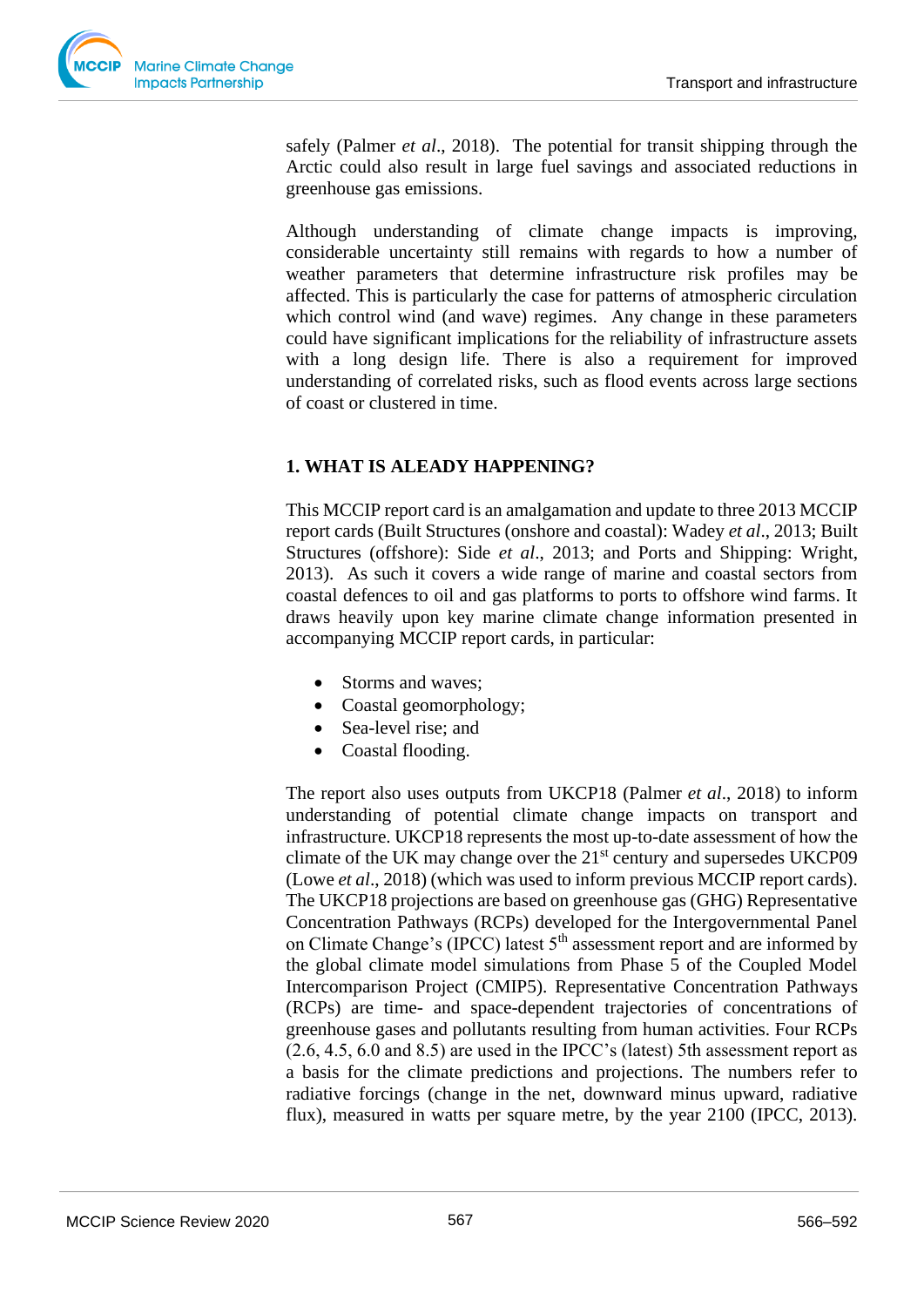

These models represent substantial improvements over their predecessor CMIP3 models which informed UKCP09 (Meehl *et al*., 2007).

All of the above information has subsequently been considered alongside the relevant climate change impact research on the built environment (especially the 2017 Climate Change Risk Assessment (CCRA) published by the UK Committee of Climate Change) to arrive at the most up-to-date picture (Dawson *et al*., 2016a).

It is noted here that the report's focus is on marine and coastal impacts: coastal transport and infrastructure will still be prone to some of the same potential hazards to which non-coastal transport and infrastructure is potentially susceptible (such as rail buckling under higher temperatures), but these are not covered here.

## **What is happening to key impact drivers?**

## *Storms and waves*

Decadal variability in terms of storms and waves within the north-east Atlantic Ocean is mainly related to the North Atlantic Oscillation (NAO), and affects the west-facing coasts of the UK, but its effects can also be detected in the North Sea (Wolf *et al*., 2020). There is some evidence for an increase in wave height for the North-East Atlantic over the whole  $20<sup>th</sup>$  Century and there is very strong evidence that storm activity has increased in the North Atlantic since the 1970s, at least into the 1990s. Interestingly, trends in wind speed around the UK were much weaker during this period, and therefore most of the increase in wave heights is attributed to Atlantic swell (waves generated far outside of UK waters but propagating here from the ocean) rather than locally generated wind sea. Wave heights may also have been enhanced by an increase in persistence of westerly winds (Wolf *et al*., 2020).

In addition to the NAO, the Atlantic Multidecadal Oscillation (AMO) is a pattern of long-term variability in sea-surface temperature in the North Atlantic which is also known to influence the climate over much of the northern hemisphere including the level of storminess in Europe (Peings and Magnusdottir, 2014). Because north–south gradients of heat in the Atlantic can be associated with the development of extra-tropical storms (Shaffrey and Sutton, 2006) these longer-term changes in sea-surface temperature can alter the odds of extreme storm occurrence over multidecadal timescales.

## *Coastal geomorphology*

A large proportion of the coastline of the UK and Ireland is currently suffering from erosion (17% in the UK; 20% in Ireland) and of the 3700 km coastline of England and Wales 28% is experiencing erosion greater than 0.1 metre per year (Masselink and Russell, 2013). In Scotland, the National Coastal Change Assessment (NCCA) has mapped the physical susceptibility of the coast and identifies that soft coastline (i.e. coasts with the potential to erode)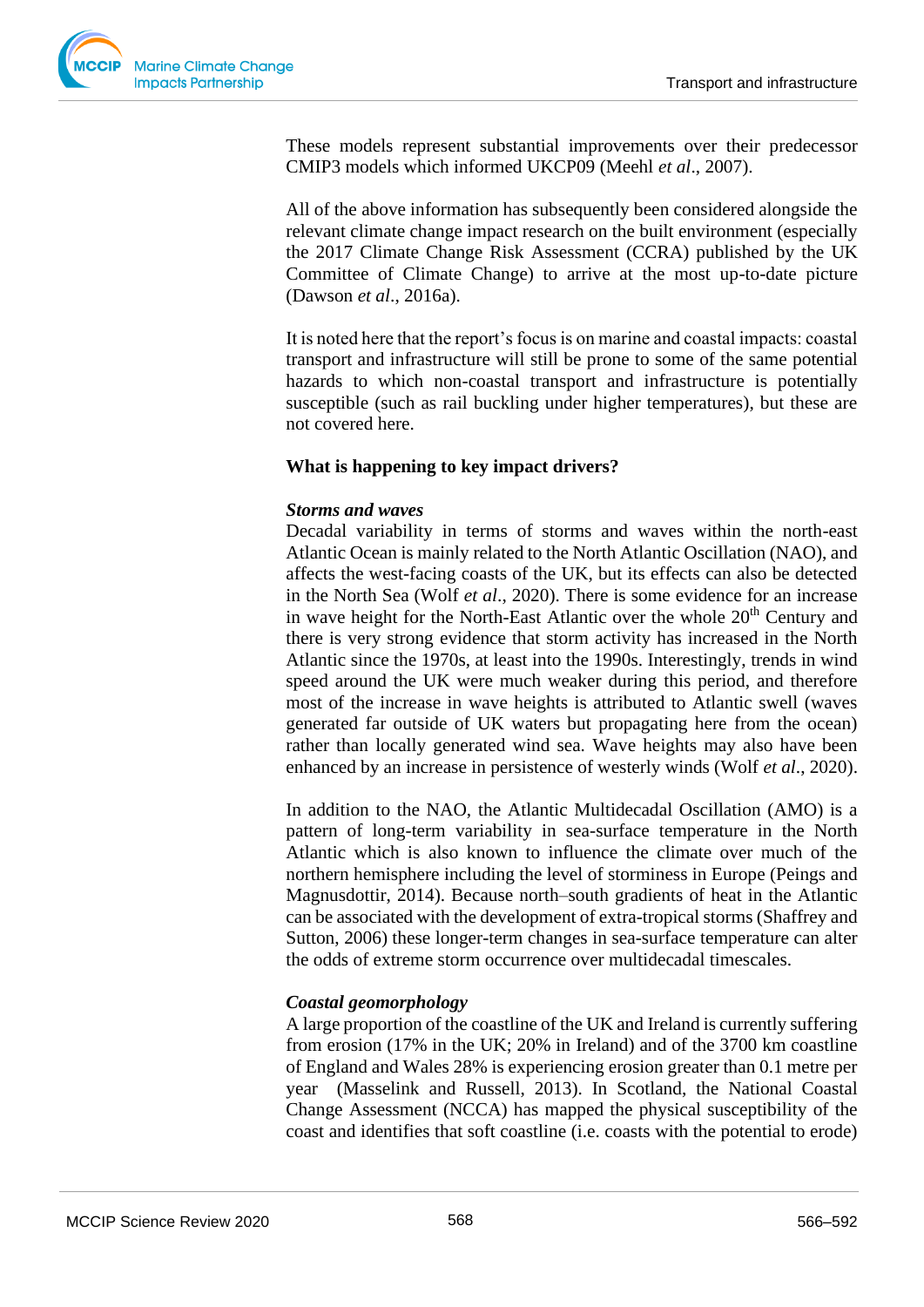

make up 19% (3802 km) of the coast (Hansom *et al*., 2017). However, between a half and a third of all coastal buildings, roads, rail and water network lie in these erodible sections. Where coastal changes occur, the NCCA identifies that they are faster than before: nationally average erosion rates around the Scottish coastline have doubled since the 1970s to 1.0 metre per year whilst accretion rates have almost doubled to 1.5 metres per year.

Where the coast is protected by engineering structures, rising sea levels have the potential to cause a steepening of the intertidal profile, often referred to as 'coastal squeeze'. According to Taylor *et al*. (2004) almost two-thirds of intertidal profiles in England and Wales have steepened over the past hundred years although some authors have questioned the extent to which this has occurred (e.g. Dornbush *et al*., 2008). It has also been shown that that coastal narrowing has occurred on undefended as well as defended profiles. This is consistent with there being a number of other factors responsible for changes in the width of the coastal zone in addition to the presence of defences and sea-level rise (Pontee, 2011, 2017).

## *Sea-level rise*

Sea level has risen globally by around 0.2 m from 1901 to 2010, at an average rate of 1.7 mm per year (IPCC, 2013). Because of the wide range in future projections (and the possibility of very large increases in mean sea level by 2100), there is considerable interest in recently observed records of sea-level rise and whether they reveal acceleration in the rate of change. A number of studies looking at observational (satellite and tide gauge) records of global mean sea level reveal an apparent change in rate to ~3 mm per year over the past 30 years or so (e.g. Cazenave and Nerem, 2004; Church and White, 2006; Menendez and Woodworth, 2010; Chambers *et al*., 2017). In fact, the recent study of Nerem *et al*. (2018) finds that sea level is accelerating at rates which are consistent with the process-based model projections of sea level for RCP 8.5, which is considered to represent a 'business as usual' pathway.

The IPCC (2013)  $20<sup>th</sup>$  century estimate of sea-level rise is consistent with a best estimate trend of  $1.4 \pm 0.2$  mm/yr for sea-level rise based on UK tide gauge records, once corrected for land movement (Woodworth *et al*., 2009). It is also in agreement with the analysis of Wahl *et al*. (2013) who considered tide gauge records from around the North Sea and obtained estimates of sea level rise of  $1.5 \pm 0.1$  mm /year with slight, but not significant, variations in different locations.

Importantly however, regional differences in isostatic rebound around the UK serve to moderate or amplify the global mean values of sea-level rise. Indeed when vertical and movement (from geological data or GPS measurements) is included then the combined effects lead to relative rates of sea level that are up to *c*. 2 mm per year lower in Scotland and the north of the UK, and up to 1 mm per year greater for the south of England (Horsburgh *et al*., in press).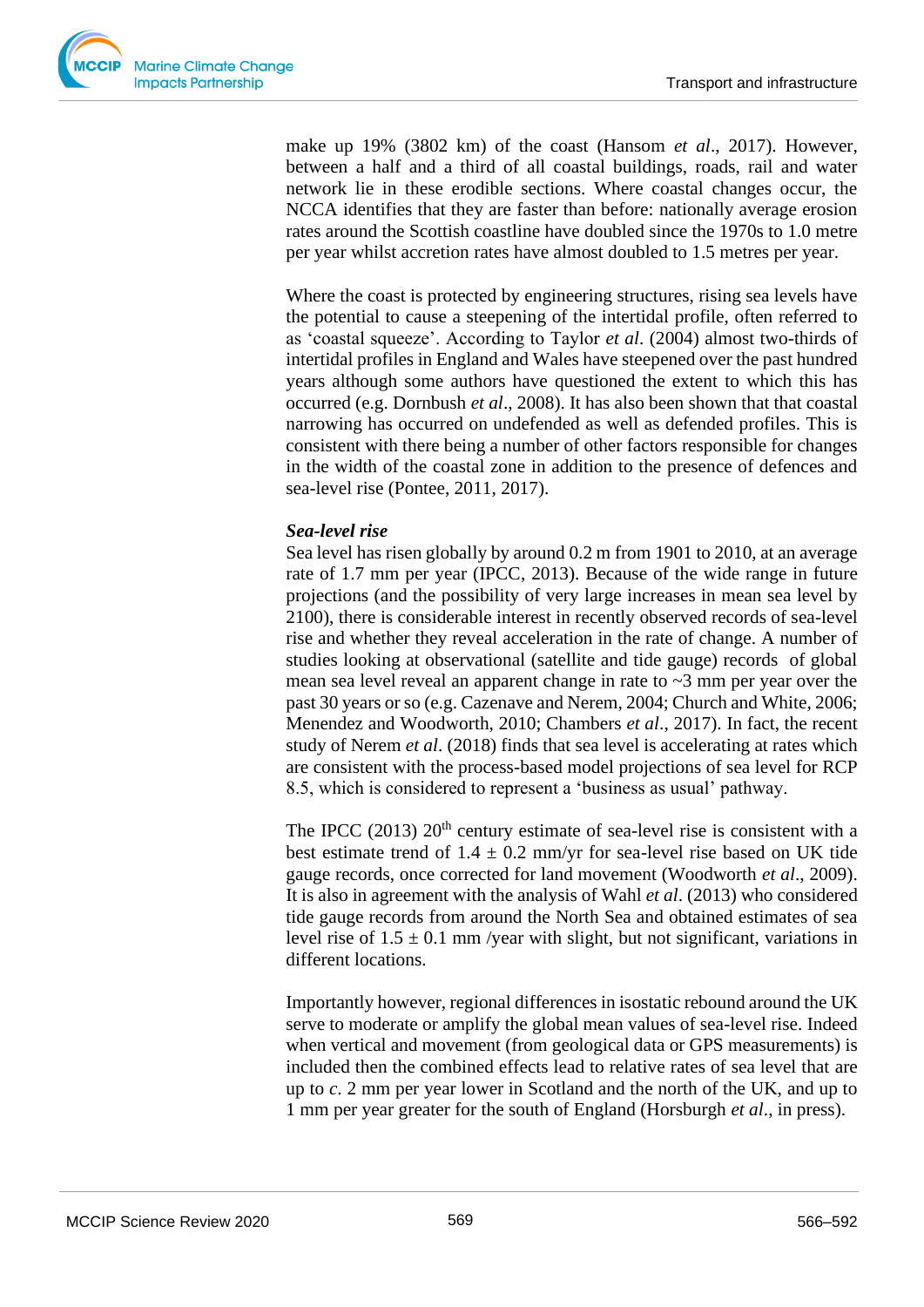## *Coastal flooding*

Coastal flooding can arise from 'functional' defence failures when wave and extreme high water-level conditions exceed those for which the defence was designed, or structural defence failure where some element or components of the defence do not perform as intended. Functional failures arise from society's need to compromise between the cost of the defence and the consequences of a flood, and can feature waves overtopping or still-water levels overflowing defences. These may progress to structural failures known as 'breaching', where the crest of the defence is lowered or an aperture forms. Each year, the Expected Annual Damages (EAD) from coastal flooding is £320M, which represents 24% of total UK EAD from all sources of flooding (Sayers *et al*., 2015).

Extreme high waters around the UK are typically caused by a combination of exceptionally high tides and severe weather events. While changes in the most severe weather events could therefore contribute to changes in sea-level extremes, there is no clear observational evidence for either systematic longterm changes in the intensity and frequency of storms ('storminess') or any detectable change in the magnitude of surge events associated with storms. As reported by Horsburgh *et al*. (2019), the scientific consensus is that any changes in extreme sea levels in the UK and worldwide have been driven by the observed rise in mean sea level (e.g. Marcos *et al*., 2015; Wahl and Chambers, 2015).

## **Observed impacts of climate change on transport and infrastructure**

Each of the main factors of extreme sea levels exhibit considerable natural variability, which influences the frequency of flooding on inter-annual and multi-decadal timescales. This makes isolating changes due to climate change difficult. Notwithstanding this, over the last decade a growing number of studies, at both national and global scale, have found evidence for an increase in extreme sea levels over the last 150 years due to climate change (Haigh and Nicholls, 2017). However, while sea levels are now greater than they have been in the past due to climate change, there has been growing recognition that this has not led to a corresponding increase in coastal flooding (Stevens *et al*., 2016). This is because of continued improvements in flood defences, together with advances in flood forecasting and warning and emergency planning (Haigh and Nicholls, 2017).

The Arctic is warming faster than anywhere else on Earth and since satellite observations of Arctic sea ice began in the late 1970s, the Arctic has, on average, lost an area of 3000 km<sup>3</sup>/decade of sea ice (Melia *et al.*, 2017). Recent (2015) Arctic shipping transit statistics available from the Arctic Logistics Information Office and Canadian Coast Guard show an overall increase in trans-Arctic voyages from less than 10 in 2007 to around 70 in 2013. It is understood that these voyages are exploratory in nature, to establish whether Arctic routes are economically viable (Melia *et al*., 2017).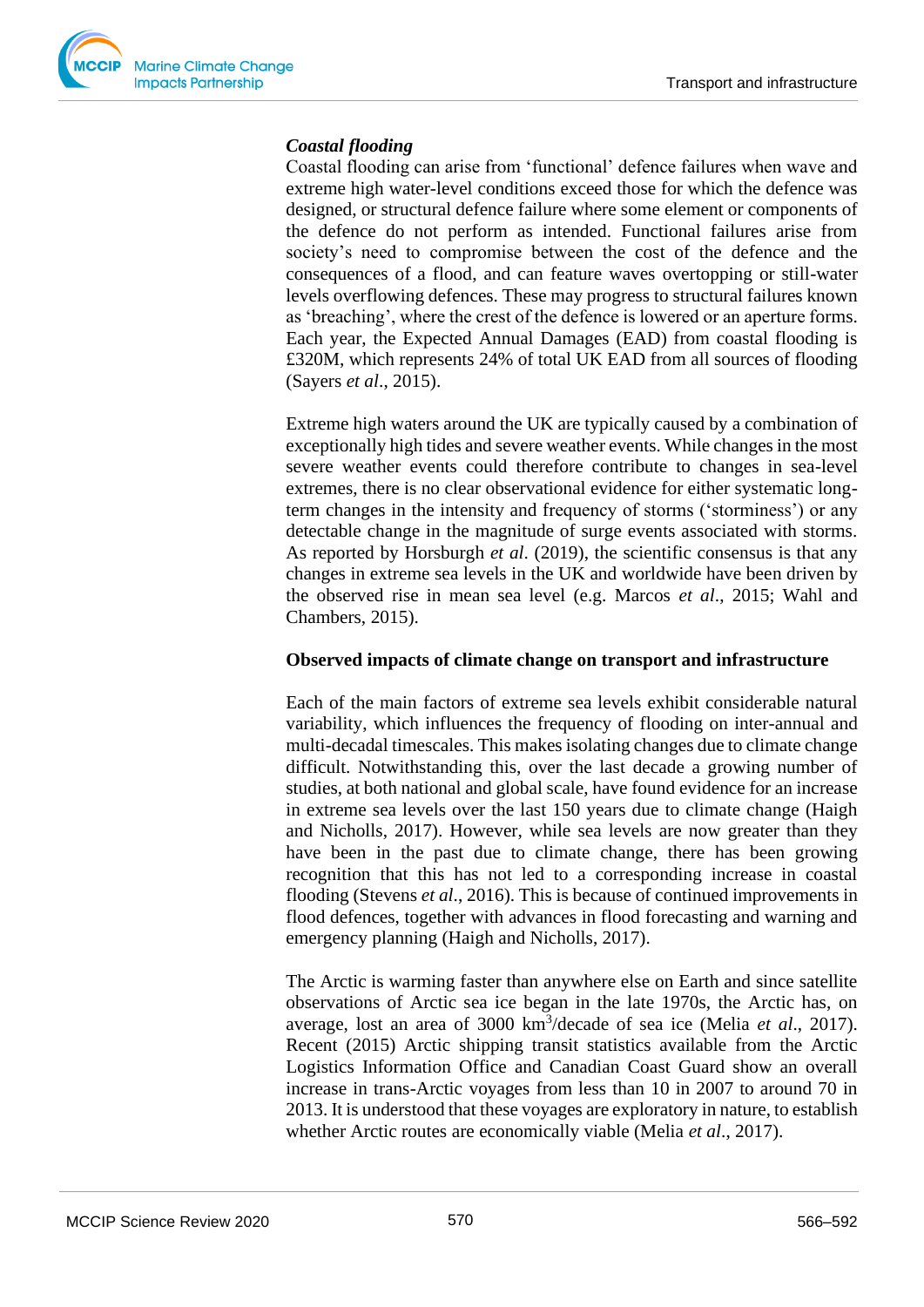As previously discussed, there is some evidence for an increase in wave height for the North-East Atlantic over the whole 20th century and there is very strong evidence that storm activity has increased in the North Atlantic since the 1970s, at least into the 1990s. However, it is unclear whether recent behaviour is driven by global climate change or is simply natural variation and there is no clear evidence that these changes have directly impacted offshore infrastructure or their operation.

#### **Responses by industry**

## *Offshore infrastructure*

Offshore infrastructure s potentially vulnerable to high wind speeds, large wave-heights and strong currents. These have the potential to cause disruptions to maintenance, operations and movements of the infrastructure and personnel, as well as presenting increasing challenges for energy production and transmission (HSE, 2005; WEC, 2014). Due to more-intense weather conditions than originally anticipated, a large number of offshore wind turbines in Europe have required extensive repair over the past few years. Many of these repairs are attributable to the turbines' designs, which were not engineered to withstand the force and duration of certain metocean (meteorological and oceanographic) conditions and extreme weather to which they have been exposed. Indeed, it has been estimated that extreme weather conditions have caused about 80% of all North Sea offshore turbines to sustain failing grouted connections. This has primarily been in monopole turbines, which can experience bending movement in the grouted joints between the monopole and the transition piece (Diamond, 2012). This has resulted in the need for urgent repairs to be carried out, such as at Greater Gabbard offshore wind farm in the southern North Sea. Measures are now being taken to address these grouting issues. One such measure includes DNV KEMA modifying its industry guidelines to lower the acceptable load threshold that can be placed on grouted connections (Diamond, 2012).

Although renewable energy sources like wind power are increasingly used in the fight against climate change, the generation capacity, availability and intermittency of such alternative technologies are also impacted by climate change. The growing realisation of the potential threat to offshore structures resulting from climate change has led to increased research efforts in recent years. For instance, the EU-funded HYDRALAB-PLUS project has been focusing on experimental hydraulic research to better address climate change adaptation issues. A key element of this project is the PRotection of Offshore wind Turbine monopilEs against Scouring (PROTEUS) study (Chavez *et al*., 2019), with large-scale experiments aimed at improving the design of scour protection around offshore wind turbine monopiles as well as future-proofing them against the impacts of climate change. This has the potential to increase the design storm conditions and influence the scour-protection stability.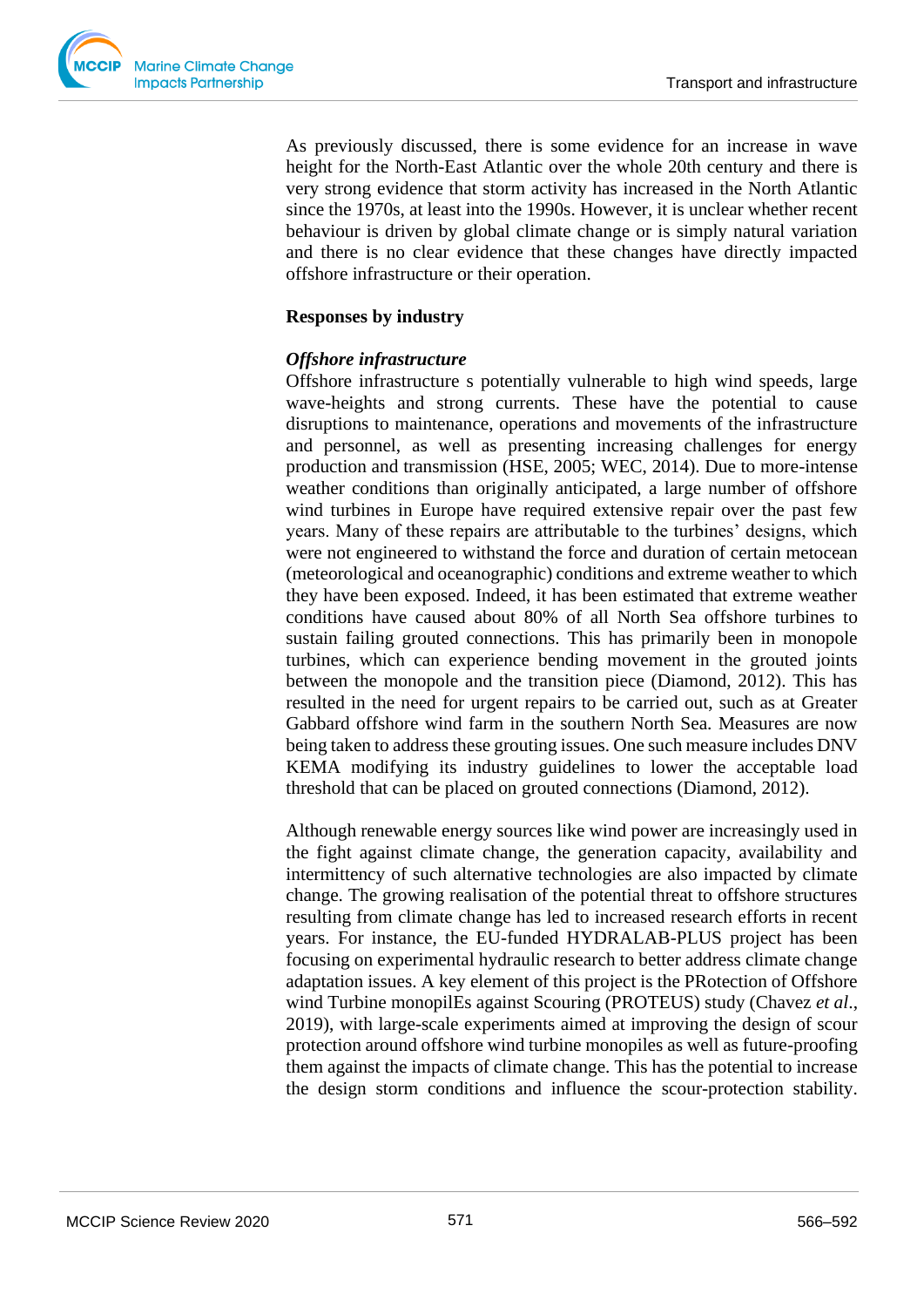In England and Wales, an overarching National Policy Statement (NPS) exists for new energy infrastructure (EN-1) (DECC, 2011a), together with a separate NPS for gas supply infrastructure and gas and oil pipelines (EN-4) (DECC, 2011b). For existing and new oil and gas offshore industry, guidance on the preparation of safety cases include consideration of the structural standards of offshore infrastructure and the weather events to which it may be exposed. New energy infrastructure and extensions to existing schemes typically require an Environmental Impact Assessment under the Infrastructure Planning (EIA) Regulations 2009. The 2014 update of the EU EIA Directive extends the list of impacts to be considered to include climatechange vulnerability impacts where this may go on to cause environmental impact if the site were affected (Dawson *et al*., 2016a).

## *Coastal infrastructure*

Government research of relevance to coastal assets has been the Environment Agency's Collaborative Research Programme which has supported projects which improve our ability to replicate the coastal processes (with and without climate change) and hence provide robust predictions of change under different climate-change scenarios to support adaptive management. Projects include iCOASST (www.channelcoast.org/iCOASST/introduction) which considers large-scale geomorphological changes as well as using the information gathered from Pathfinder Projects which trialled new and innovative approaches to planning and managing for coastal change. Its current research (2016 to 2020) is seeking to improve the modelling of mixed beaches (and hence improving understanding of risk to coastal infrastructure behind these beaches).

Other relevant notable research initiatives include the Adaptation and Resilience of Coastal Energy Supply (ARCoES) project. This was a contribution to the wider Adaptation and Resilience in the Context of Change network (ARCC) although this project has now ended. The ARCoES project considered the challenges facing the future security of the UK nuclear energy sector and coastal energy supply in the north-west region of the UK as a result of a changing climate. A key aim was to produce an integrated model of the coast that can predict coastal changes for estuaries, gravel beaches, sandy beaches and dunes, and cliffs comprising both hard and soft rock. The model incorporates climate projections to the 2020s, 2050s, 2080s and best understanding of long-term coastal change to 2100, 2200 and 2500 CE. ARCC also has an Infrastructure operator's adaptation forum (IOAF). Coordinated by the Environment Agency, this forum enables members to work together to reduce vulnerability to climate change and realise opportunities presented by points of dependency between infrastructure systems.

In support of the Climate Change (Scotland) Act, research has included the National Coastal Change Assessment (NCCA) (Hansom *et al*., 2017) which aims to create a shared evidence-base for decision making in light of climate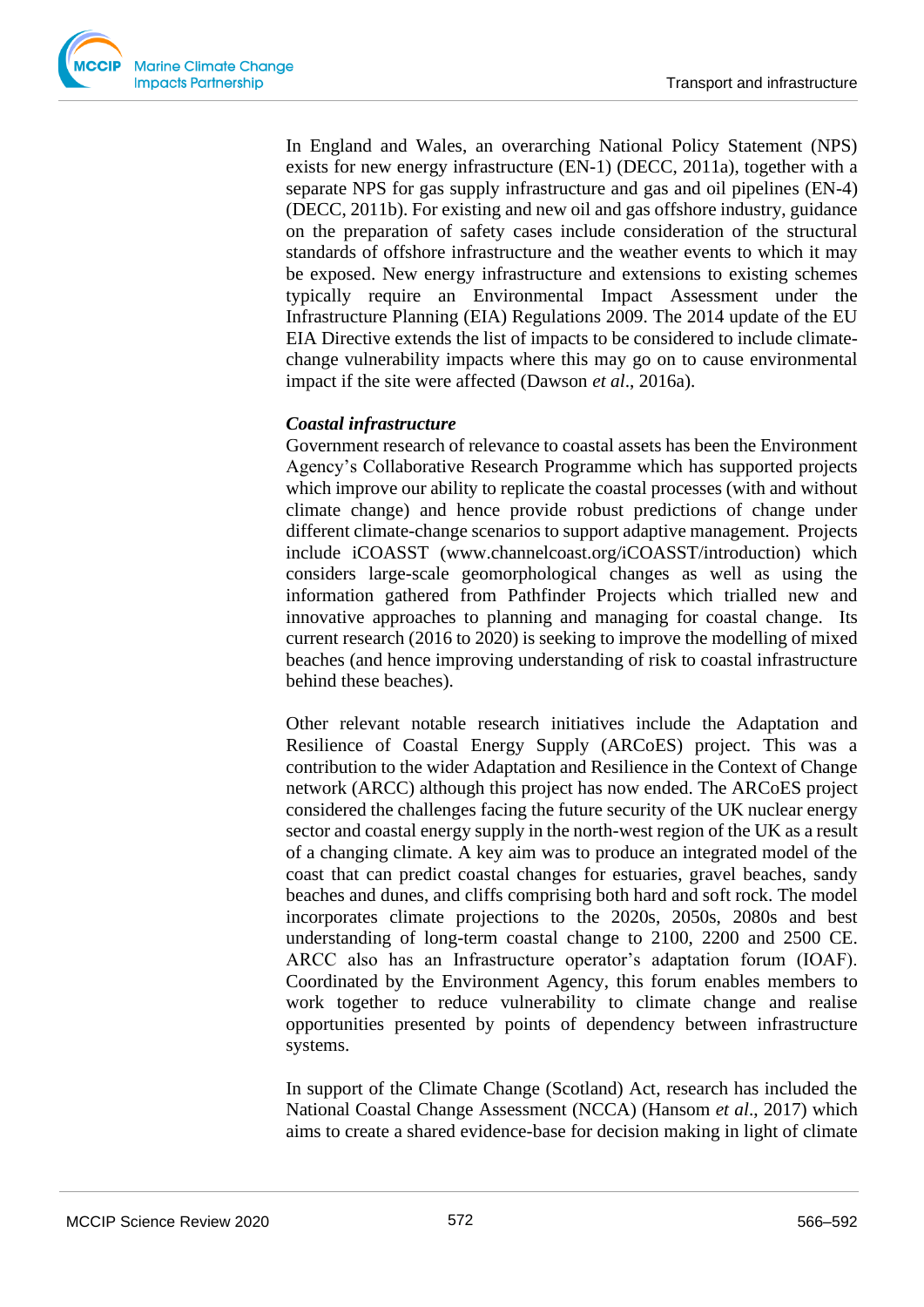

change (2015 to 2017). The study maps the physical susceptibility of the coast and will be used in the development of an Adaptation Programme for coastal assets.

A number of projects related to the understanding and mitigation of coastal flooding and erosion risk have been funded through The Environmental Risks to Infrastructure Innovation Programme (ERIPP) since 2014. ERIIP is a collaboration between the Natural Environmental Research Council (NERC) and infrastructure owners, operators, policy makers and regulators to fund innovation and translational projects which use environmental science to identify, quantify and manage environmental risks, such as those from extreme weather and climate change. Information on projects awarded grants (including case study outputs) can be accessed via [http://nerc.ciria.org/.](http://nerc.ciria.org/)

Around 95% of all goods entering and leaving Britain are moved by sea and the port sector directly contributes £1.7 billion to the UK economy. Accordingly, ports are of great strategic importance to the UK (Defra, 2018). The UK Climate Change Act 2008 introduced a requirement for 'reporting authorities' to report on how they are addressing and acting on the risks and opportunities from a changing climate, in the context of their business risks. This included Port Authorities with an annual throughput of more than 10 million tonnes of commercial cargo (of which there were 10 in the UK in 2017 (DfT, 2018)). The latest available adaptation reports are from 2015 although are due to be updated by the end of 2021.

## *Shipping*

The Arctic is in transition to a seasonally ice-free state and could be largely free of sea ice in summer as early as the late 2030s (AMAP, 2017). The reduction in summer Arctic sea ice has led to increased interest in the possibility of transit shipping, using the Arctic Ocean as a shortcut between Pacific and Atlantic ports. The substantial reductions in distance compared with Suez and Panama Canal routes result in large cost savings due to reduced fuel consumption and increased trip frequency (Lasserre, 2014). Shorter shipping routes also have the potential to reduce global shipping emissions (Browse *et al*., 2013) although increased Arctic shipping may pose potential impacts on its ecosystem. For instance, the migration corridor used by marine mammals and birds correspond broadly with the main shipping routes into and out of the Arctic (Eger, 2010).

Currently, the fastest available routes between North Atlantic and Asian Pacific ports for non-specialised (or open water) vessels are along the Northern Sea Route (NSR) and North West Passage (NWP) and voyage statistics for the NSR and NWP show increasing traffic (Eguíluz *et al*., 2016). Whilst activity today is still mostly destination traffic to and from ports within the Arctic (Eguíluz *et al*., 2016; Stephenson *et al*., 2013), the NSR has seen growing traffic during summer months already, with cargos of oil and gas regularly making the journey. Notably, in 2018 a commercial container ship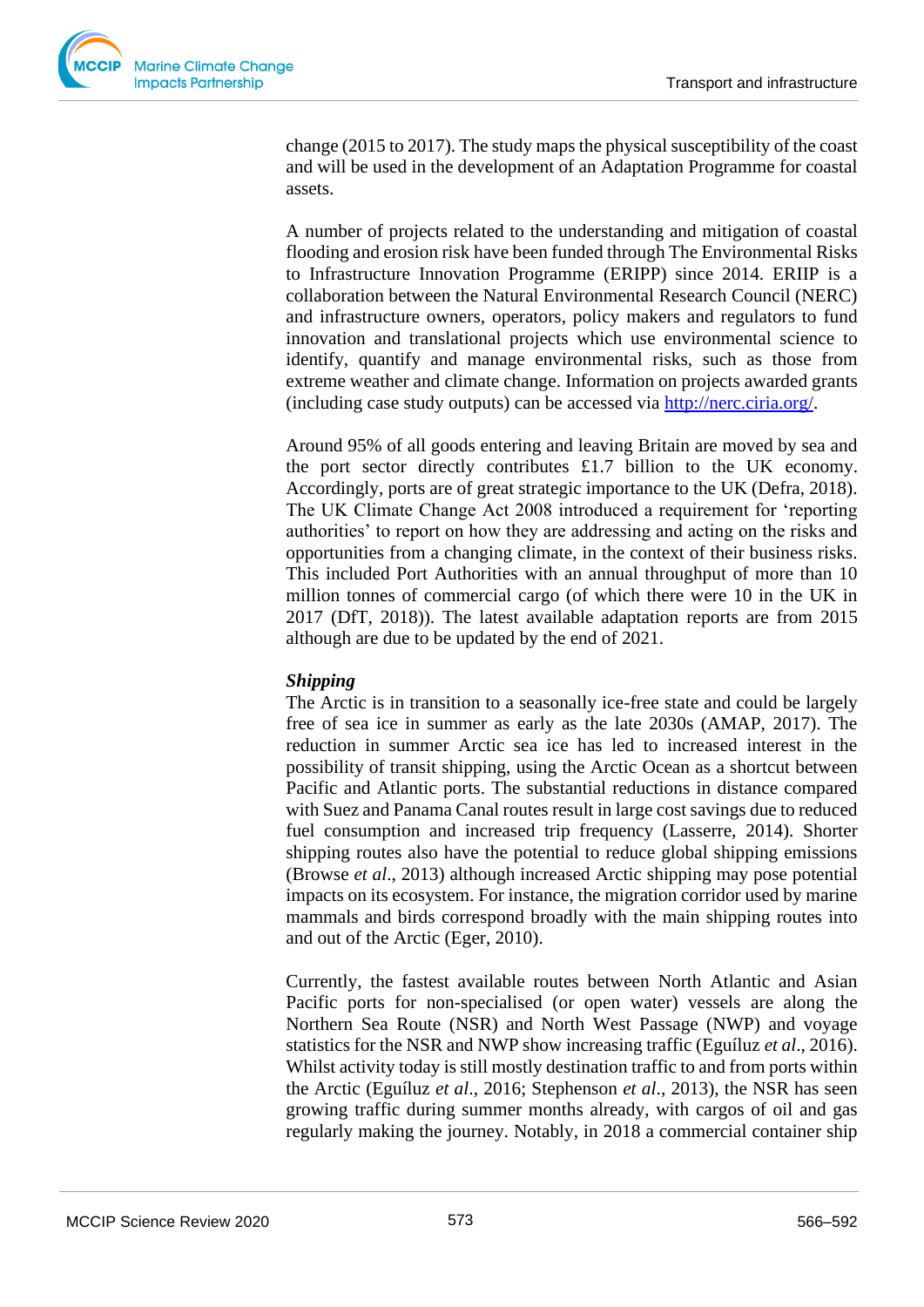

has for the first time successfully navigated the NSR of the Arctic Ocean. Also in 2016, China's COSCO shipping company (one of the world's largest) sent five vessels through the NSR, one of which delivered wind power equipment to the UK (Humpert, 2016).

Whilst ship traffic in the Arctic regions is increasing, there are significant operational challenges. As a result, recent years have seen a sharp rise in marine casualties (SEDNA, 2017). In response to this, the SEDNA ('Safe maritime operations under extreme conditions: the Arctic case') research project has been established to develop an innovative and integrated riskbased approach to safe Arctic navigation, ship design and operation. The project was established in 2017 and is due to run to 2020.

Although shipping accounts for only about 2.5% of global carbon emissions (IMO, 2015), the industry has come under concerted pressure to reduce this contribution. This is partly in response to the increasing need for global seaborne transport, but also because of the wide-spread use of carbon-rich fuels, such as heavy diesel. In response to this pressure, in 2018 it was agreed that carbon dioxide originating from ships at sea will now be regulated. Shipping companies will halve their greenhouse gas emissions by 2050 under the plan, brokered by the International Maritime Organisation and binding its 170 member states. Recently (May 2019), the Committee on Climate change has recommended to UK Government that legislation should be implemented as soon as possible to reach net-zero greenhouse gas (GHG) emissions by 2050 and that this target should cover all sectors of the economy, including shipping (CCC, 2019).

In order to achieve this, the agreement will require substantial changes to vessel propulsion which at present, are largely fuelled by heavy oils. In the short term, use of Liquid Natural Gas (LNG) may provide a means to reduce GHG emissions although the environmental advantages have been called into question (Baresic *et al*., 2018). Renewable energy may also be used as an augment to the main propulsion and auxiliary power requirements of a ship. In the medium-longer term, further propulsion options include alternative fuel options, fuel cells, batteries, solar and wind electricity generation, and possibly the use of sail in some cases. Indeed, the shipping industry has begun to experiment with rotating towers on ships that can harness wind power, potentially cutting fuel bills by 10% (WSJ, 2018). Nuclear power may also be an option, but would require a major change to ship owning and operation infrastructure and practices (Royal Academy of Engineering, 2013).

In addition to the above, a mandatory data collection system for fuel oil consumption of ships entered into force in March 2018. This will provide robust data and information on which future decisions on additional measures can be made. The mandatory data collection system is regarded as an important step in the IMO's Marine Environment Protection Committee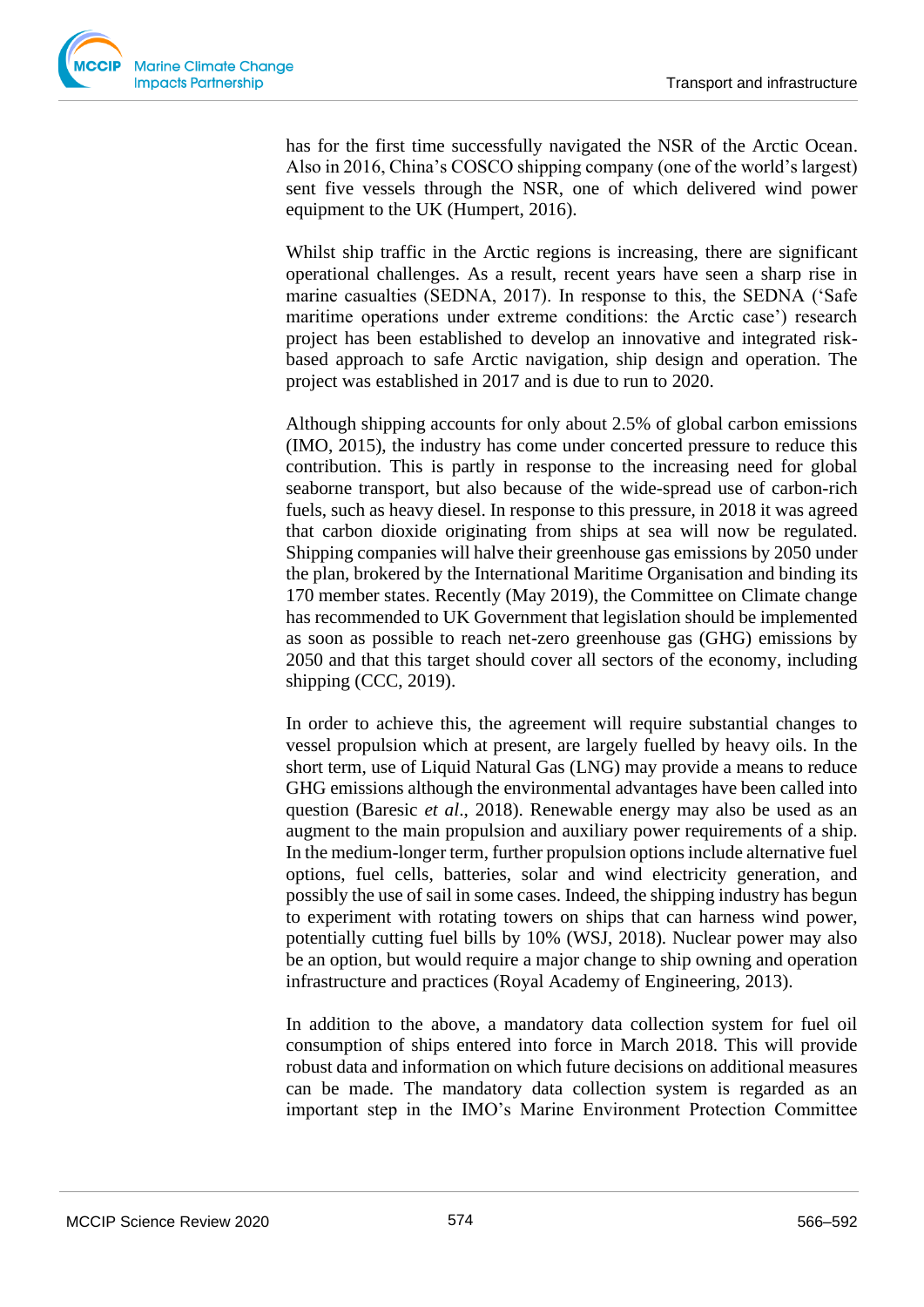

roadmap (2016 through to 2023) for developing a "Comprehensive IMO strategy on reduction of greenhouse gas emissions from ships".

## **2. WHAT COULD HAPPEN IN THE FUTURE?**

#### **Storms and waves**

Climate change may affect storminess, storm tracks and hence winds and wave heights. Future projections in UK waters are very sensitive to climate model projections for the North Atlantic storm track, which remains an area of considerable uncertainty (Wolf *et al*., 2020). UKCP18 21st century projections of average significant wave height suggest a general tendency towards lower average significant wave heights around the UK, under the RCP 8.5 scenario (Figure 1; wave-height projections associated with other RCPs are not available). However, the annual maximum significant wave height is projected to change by up to about  $+/- 1m$  or 20% by the end of the  $21<sup>st</sup>$  century: increases are found to occur off the south-west of the UK, in parts of the Irish Sea and to the north of the UK but reductions are seen off the west of Ireland and in the southern North Sea. High-resolution wave simulations suggest that the changes in wave climate over the  $21<sup>st</sup>$  century on exposed coasts will be dominated by the global response to climate change. However, more sheltered coastal regions are likely to remain dominated by local weather variability over the  $21<sup>st</sup>$  century. Levels of uncertainty associated with all projections remains high (Palmer *et al*., 2018).



*Figure 1: RCP 8.5 (high emissions) end century change in mean significant wave height (top) and mean annual maxima (below). Global model (left) and regional (right). All plots show an absolute change, in metres. Grey masking indicates where natural variability is high. Where there is no*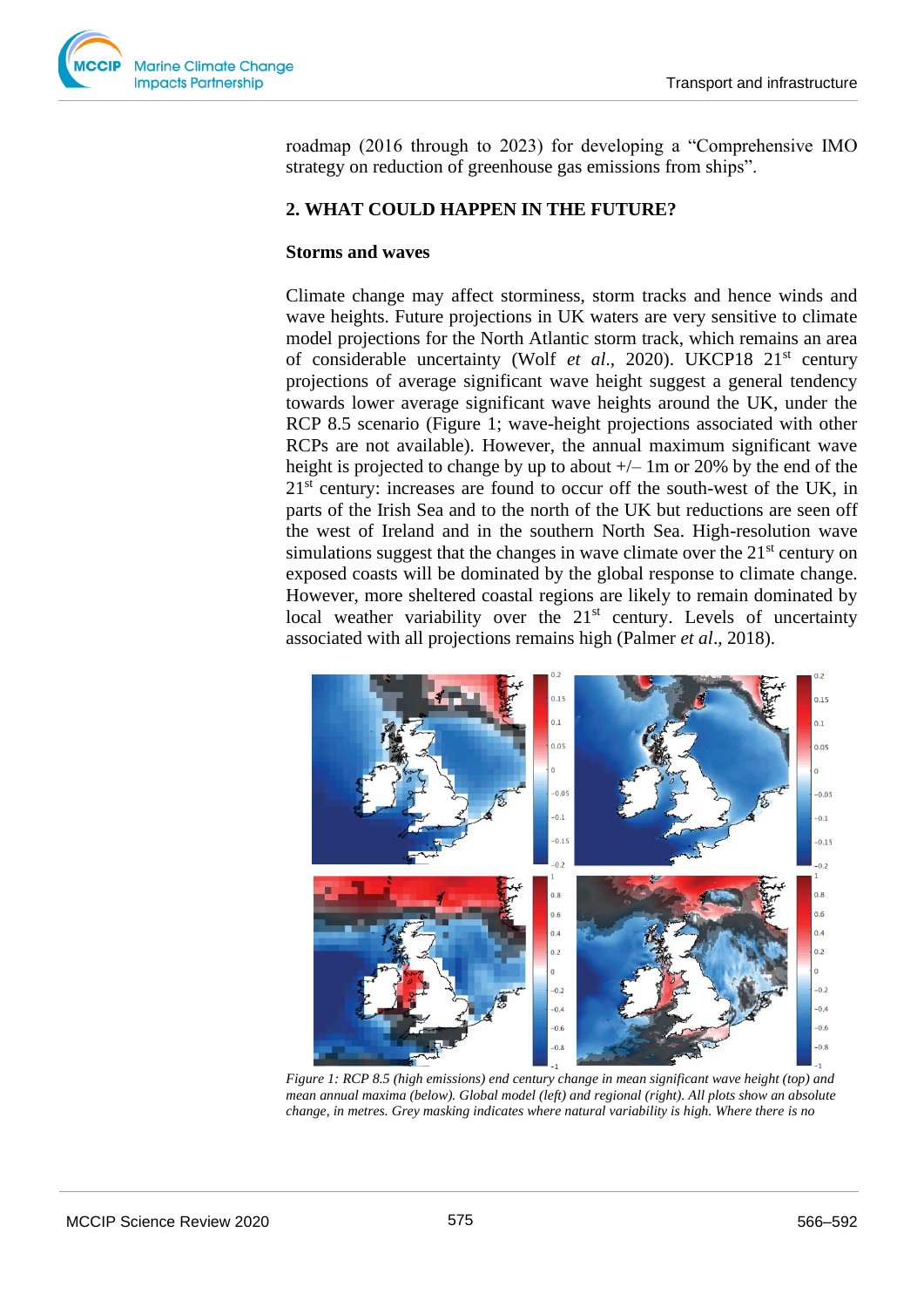

*masking, there is higher than a 75% chance that the future wave conditions are different to the historical conditions, rather than masked by natural variability. (From Palmer et al., 2018.)* 

## **Coastal geomorphology**

The two main consequences of climate change that have an impact on coastal geomorphology are sea-level rise and changes to the wave climate (storminess and prevailing wave direction). However, predicting future coastal erosion rates remains problematic: coastal response to sea-level rise is strongly determined by site-specific factors (such as geology, human influence and sediment supply) and usually it is these factors that determine the precise coastal response, rather than a global change in sea level or a regional change in wave climate (Masselink and Russell, 2013).

Notwithstanding the above, it is very likely that stretches of coast currently undergoing erosion will experience increased erosion rates as a direct consequence of sea-level rise. Furthermore, the removal of coastal defences as part of managed realignment coastal management strategies will also increase coastal erosion rates. Therefore, the proportion of coastlines undergoing erosion, and the average coastal recession rates in the UK, are expected to increase in the future (Masselink and Russell, 2013).

## **Sea-level rise**

UKCP18  $21<sup>st</sup>$  century projections of time-mean sea-level change around the UK vary substantially by climate change scenario and geographic location. By 2100, sea levels around the UK are expected to have risen by between approximately 0.3 and 1.2 metres above the 1981 to 2000 average level, with the greatest increases observed in the south of the UK (Table 1). These sealevel projections are consistently larger than in the previous set of UK climate projections, UKCP09 (see Lowe *et al.*, 2009), for similar future GHG scenarios (Palmer *et al*., 2018). It is noted that UK sea-level rise is slightly lower than global mean sea level rise across all RCP scenarios throughout this century. For example, under RCP4.5 the UK average value at 2100 is 89% of the global value. This is because of the proximity of the UK to the Greenland ice sheet: As ice sheets lose mass their gravitational pull weakens, causing a local lowering of sea level and movement of water away from the ice sheet. For the UK, the contribution of the Greenland meltwater component is therefore reduced compared to the global mean (Horsburgh *et al*., 2019).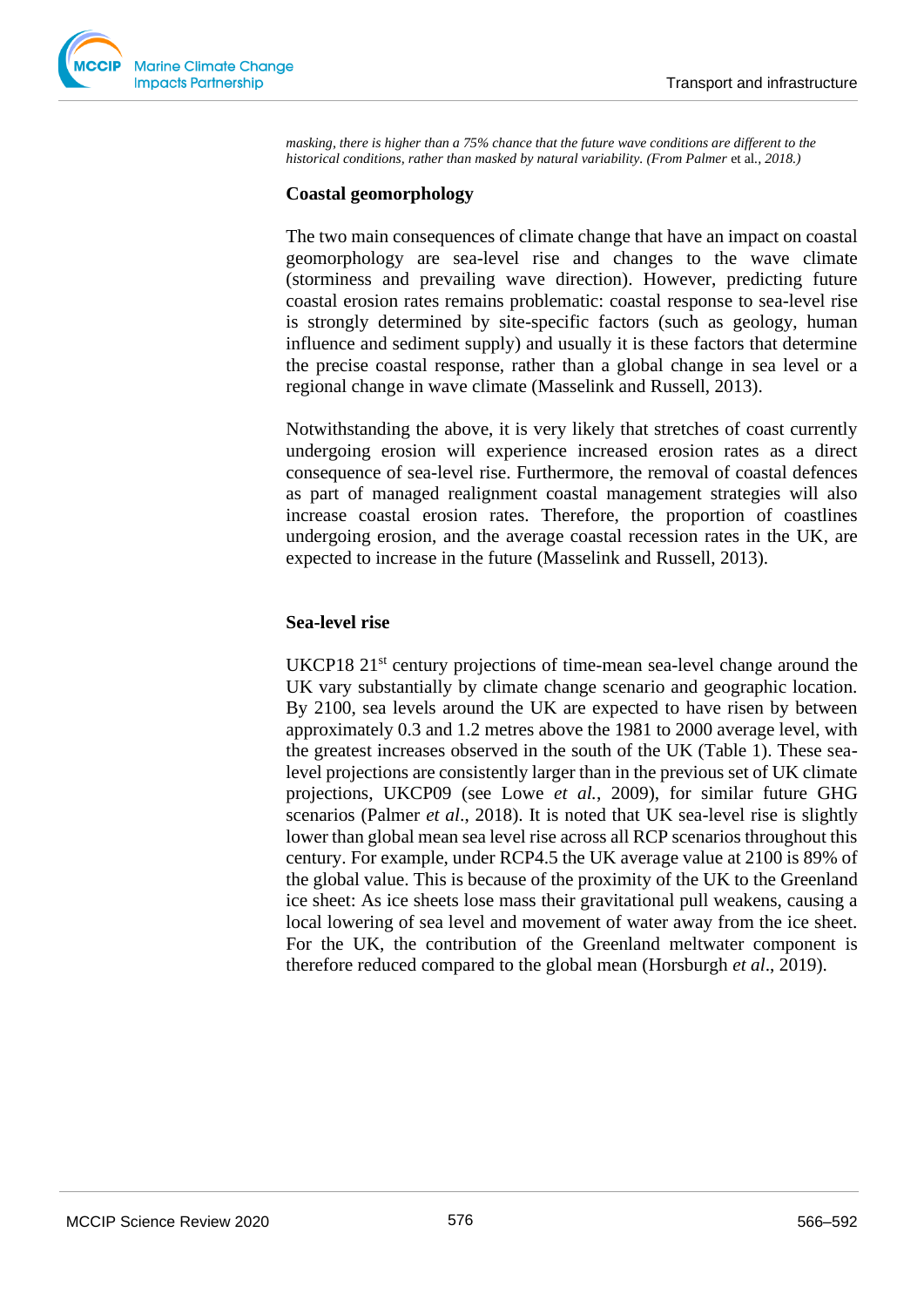

*Table 1: Range of sea-level change (m) at UK capital cities in 2100 relative to 1981 to 2000 average for a low (RCP2.6), medium (RCP4.5) and high (RCP8.5) scenario. (From Palmer* et al*., 2018).*



Exploratory, time-mean relative sea-level projections to 2300 undertaken as part of UKCP18 suggest that UK sea levels will continue to rise over the coming centuries under all climate change scenarios. For London and Cardiff, the projection ranges at  $2300$  are approximately 0.5 to 2.2 m, 0.8 to 2.6 m and 1.4 to 4.3 m for RCP2.6, RCP4.5 and RCP8.5, respectively, above the 1981 to 2000 average level. The values for Edinburgh and Belfast are substantially lower, with corresponding ranges at 2300 of approximately 0.0 to 1.7 m, 0.2 to 2.1 m and 0.7 to 3.6 m (Palmer *et al*., 2018). Spatial variation in the glacioisostatic adjustment and Greenland meltwater components account for the differences in projected sea-level rise between the sites.

## **Coastal flooding**

Coastal flooding is caused by the occurrence of high water-levels that exceed the elevation of the land, including any coastal defence infrastructure. Extreme high water-levels typically arise from a combination of high tides and/or storm surges. If present, waves can also contribute to the landward transfer of flood water. The magnitude of the surge effect is controlled by the large-scale patterns of air pressure and wind associated with a storm. On the basis of modelling undertaken for UKCP18, the frequency and magnitude of extreme water levels around the UK coastline is expected to increase over the 21<sup>st</sup> century and beyond under all RCP climate change scenarios. However, this increase will be dominated by the effects of mean sea-level rise (increasing the overall water level generally), rather than changes in tidal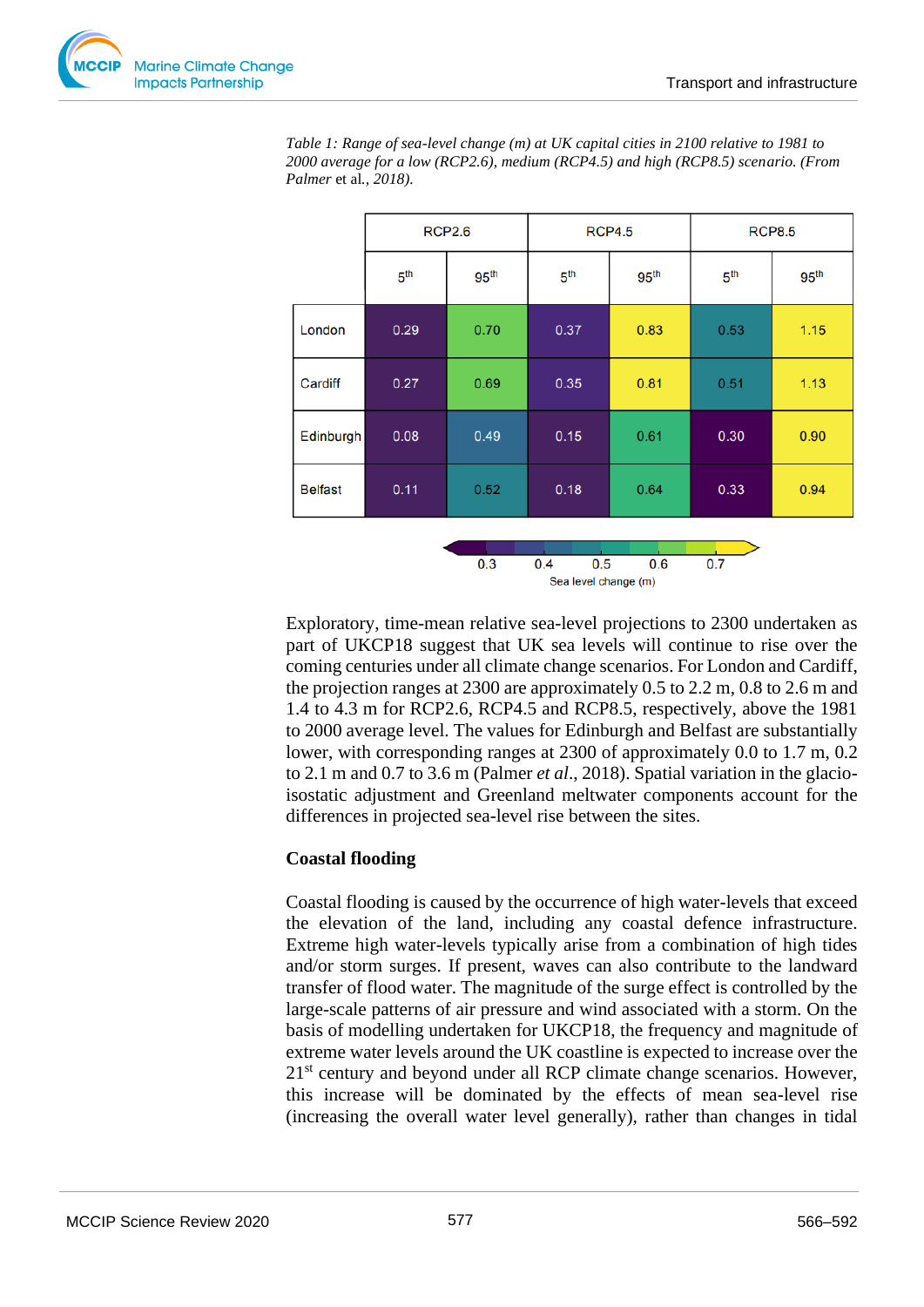

water levels, or storminess (affecting the magnitude of surge or wave contributions) (Palmer *et al*., 2018). In fact, because of the wide disagreement between model simulations of potential future changes to surge water levels, UKCP18 proposes a best overall estimate of zero change in surge over the 21<sup>st</sup> century.

It is noted that the greatest increases in sea level are expected to occur in the south of the UK with rates of sea-level rise becoming increasingly non-linear throughout the  $21<sup>st</sup>$  century under higher-emissions scenarios. The extent to which this leads to an increase in coastal flooding will be spatially variable and highly dependent upon coastal management policies as well as other local-scale factors, especially coastal elevation/ topography.

For contingency planning, UKCP18 has produced an illustrative, high-end storm surge projection. Using this model, depending on location around the UK, a trend of –0.5 to 1.3 mm/yr was found for the 1-year return level and for the 200-year return level the trend was –1.1 to 2.7 mm/year. However, even for this high-end scenario, typical projected rates of mean sea level rise over the 21st century are around twice this value (Palmer *et al*., 2018).

## **Implications for industry**

## *Offshore infrastructure*

Wind-power production depends very strongly on wind speed, and to a lesser extent, the wind direction. Changes that affect the mean wind speed in a particular location would therefore be expected to influence the power generation and possibly the finances of a wind farm. Wind turbines have an associated power distribution curve: a typical 5 MW turbine will generally start producing power when the wind speed reaches around 3 m/s, reach peak output at around 15 m/s and cut out and stop producing power at speeds greater than about 25 m/s to prevent damage to the turbine in these very high wind speeds. A change in the characteristic wind distribution due to climate change could lead to a different amount of energy being generated over a given period of time (Cradden *et al*., 2015). However, it is noted that future projections of the wind climate are highly uncertain: Any small potential signals in UK wind speed projections are very difficult to distinguish from the high levels of background 'noise' associated with natural system variability.

In addition to climate-related changes in average wind speed, a shift in the storm track paths or in the strength of the driving forces could lead to a change in the spatial distribution of wind speeds around the country (Cradden *et al*., 2015). There is some evidence to suggest that the paths of incoming Atlantic storms may change under future climate change scenarios (e.g. Jiang and Perrie, 2007; Woollings *et al*., 2012; Zappa *et al*., 2013) although confidence in such projections is low.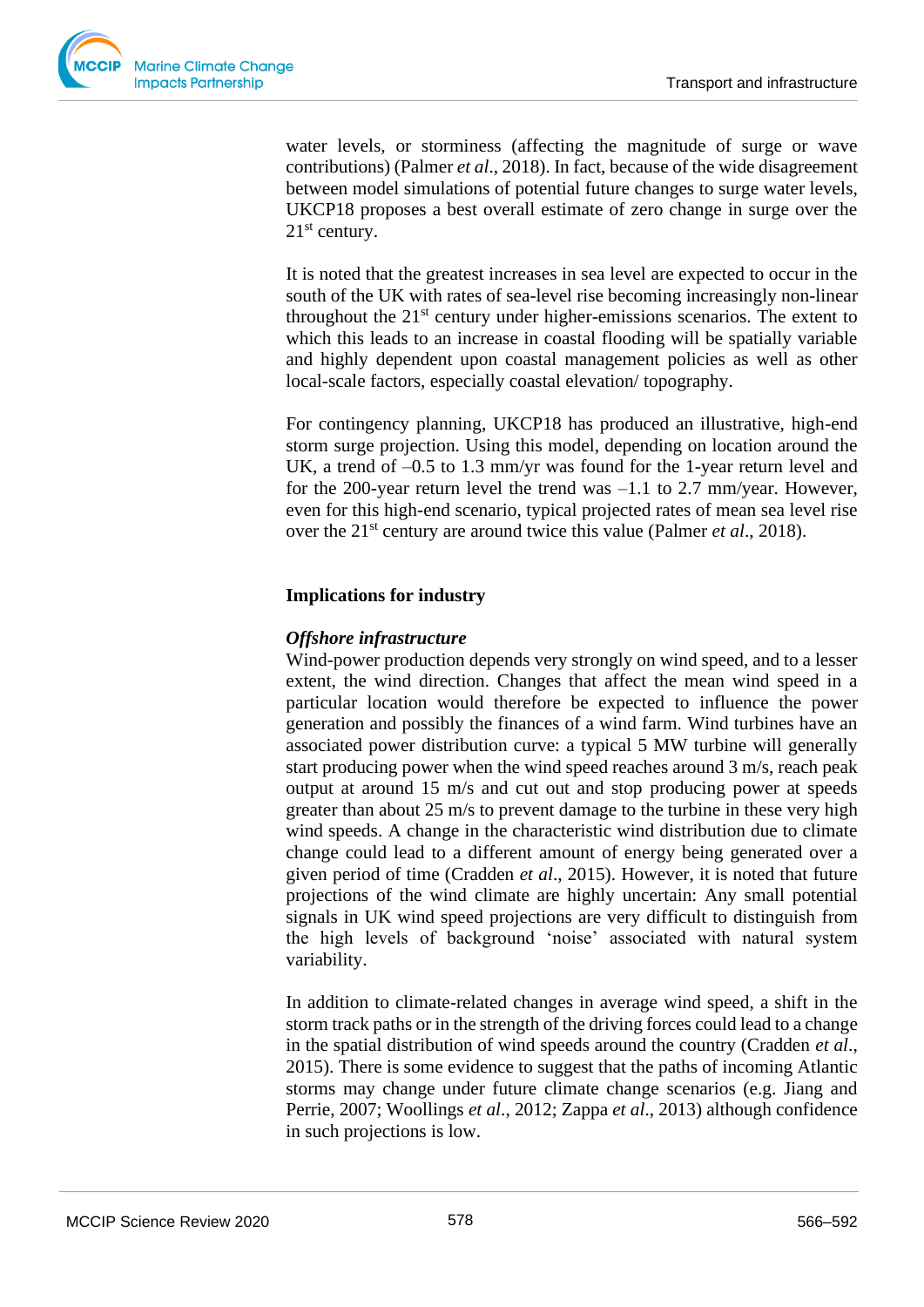

Additionally, seafloor conditions, such as scour and sand-wave migration, often present poorly understood risks, as do extreme weather impacts on such conditions (Diamond, 2012). Seafloor dynamics, including wave conditions, tides, currents and water flow velocity, can create chronic scour, or the depletion of seabed sediment. Scour can cause erosion around turbine bases located in sandy soils, making turbine foundation anchoring less sturdy and reducing turbine stability.

Extreme weather causing seafloor sediment to be more mobile than anticipated could result in higher cable-scour incidents than currently envisaged, potentially causing exposure. Relaying or repairing cables requires highly specialised vessels and personnel, and the global increase in the demand for these vessels for wind farm installations may make access to them at short notice both difficult and costly (Dawson *et al*., 2016a).

In 2011, the Department of Energy and Climate Change (DECC) stated that a wave and tidal stream capacity of 27 GW could be deployed in the UK by 2050 assuming a high deployment scenario (DECC, 2011c). Although the capacity of the UK's shoreline wave and tidal technologies grew from 13 MW in 2016, to 18 MW in  $2017$  – an increase of  $36.4%$  – the sector remains in its infancy. Notwithstanding this, important steps towards commercialisation have taken place in the past few years and a range of research, development and innovation projects have been progressing (OES, 2018). The main focus for wave and tidal energy resource exploitation is off the north coast of Scotland with a number of prototype designs being tested at EMEC (European Marine Energy Centre) in Orkney. Lease rights have also been issued by the Crown Estate (Scotland) in these waters. As previously stated, wave modelling undertaken for UKCP18 suggests that in almost all areas average significant wave height is projected to marginally reduce, whilst annual maximum significant wave-height may increase in places. These changes have the potential to alter the long term energy output from waveenergy convertors although it is noted that confidence in these future wave climate projections remains low. Larger extreme waves could theoretically increase the risk of direct damage to the devices although this risk may be mitigated through good device design, reducing the wave induced forces on the structure by stopping energy generation during such events. Tidal stream energy convertors are also capable of ceasing generation during extreme events (Side *et al*., 2013). Increased scour around mooring systems and seabed electricity transmission infrastructure is also possible with larger waves. However, this risk is likely to be limited to wave energy conversion devices since by their nature, tidal stream devices are located in areas experiencing fast currents which are therefore likely to be characterised by naturally scoured seabed environments.

Offshore petroleum industry structures (both fixed and floating) also have the potential to be impacted by climate change. An increase in significant wave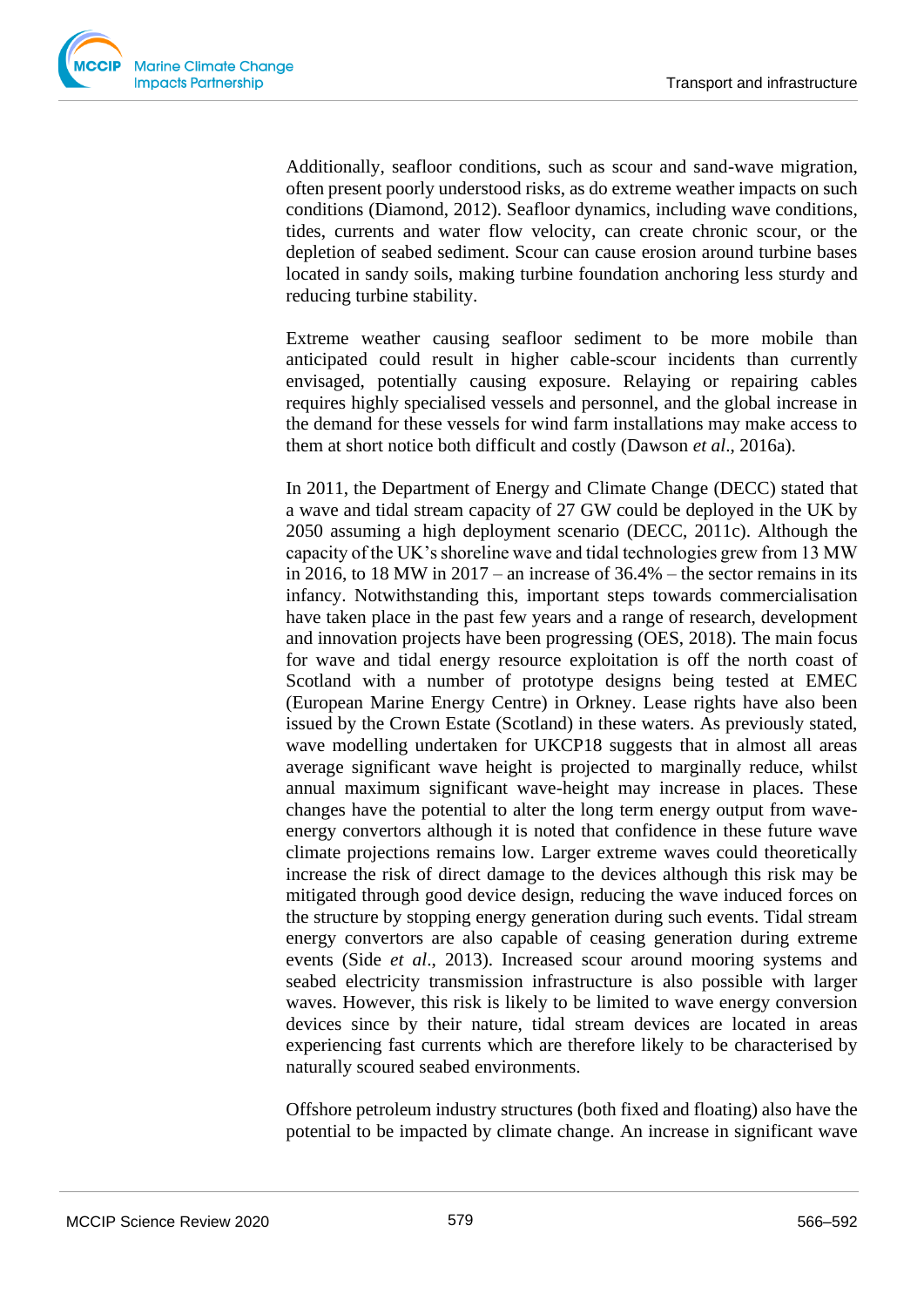

height will place greater stresses on these structures where design considerations focus also on extreme events. However as previously discussed, uncertainty with future projections of wave climate remains high. Scour (either around the base of offshore structures and/or along pipelines) may also be exacerbated by any increase in seabed currents. In deeper offshore areas, the influence of wave induced currents on the bed is more limited although currents associated with storm surges may contribute to scour. However, in shallower areas (especially where pipelines approach the shore) wave-induced scour may be significant. Remedial measures (such as the use of rock protection) are available, although may be costly and require regular inspection (Side *et al*., 2013).

Importantly, many aspects of the deployment, operation and maintenance and decommissioning of offshore oil and gas (as well as other) structures will depend on 'weather windows' for at-sea working to be conducted safely. These may alter under a changing climate, bringing both risks and (potentially) benefits. The potential for impact will be dependent upon a range of factors including the nature of operations and type of vessels involved in carrying these out.

## **Coastal infrastructure**

## *Coastal defences*

Wave conditions around much of the UK coast are limited in size by the nearshore water depth. Because of this, relative sea level rise has a dominant influence on coastal flooding, (increasing both wave-driven overtopping, the probability of a breach and, in more-extreme climate change projections, tidal overflow (Sayers *et al*. 2015).

Along the UK coastline, the impacts of climate change on coastal infrastructure will vary according to structure type and location. However, even lower projected rises in mean sea-level could increase overtopping volumes by 50–150%, depending on structure type and location. Sayers *et al*. (2015) consider the potential vulnerability of current coastal-defence lines to failing as mean sea-levels rise to the 'toe' height of defence foundations (leading to stronger and near continual wave action on the weakest point of defence structures). The length of coastal defences in England that will be highly vulnerable to failure is expected to double under 1 m mean sea-level rise, from 110 km to 220 km in the absence of additional adaptation action. This would mean that 20% of the total length of coastal defences in England would be highly vulnerable

## *Properties on the coast*

In England, 520,000 properties (including 370,000 homes) are located in areas with a 0.5% or greater annual risk from coastal flooding and 8900 properties are located in areas at risk from coastal erosion, not taking into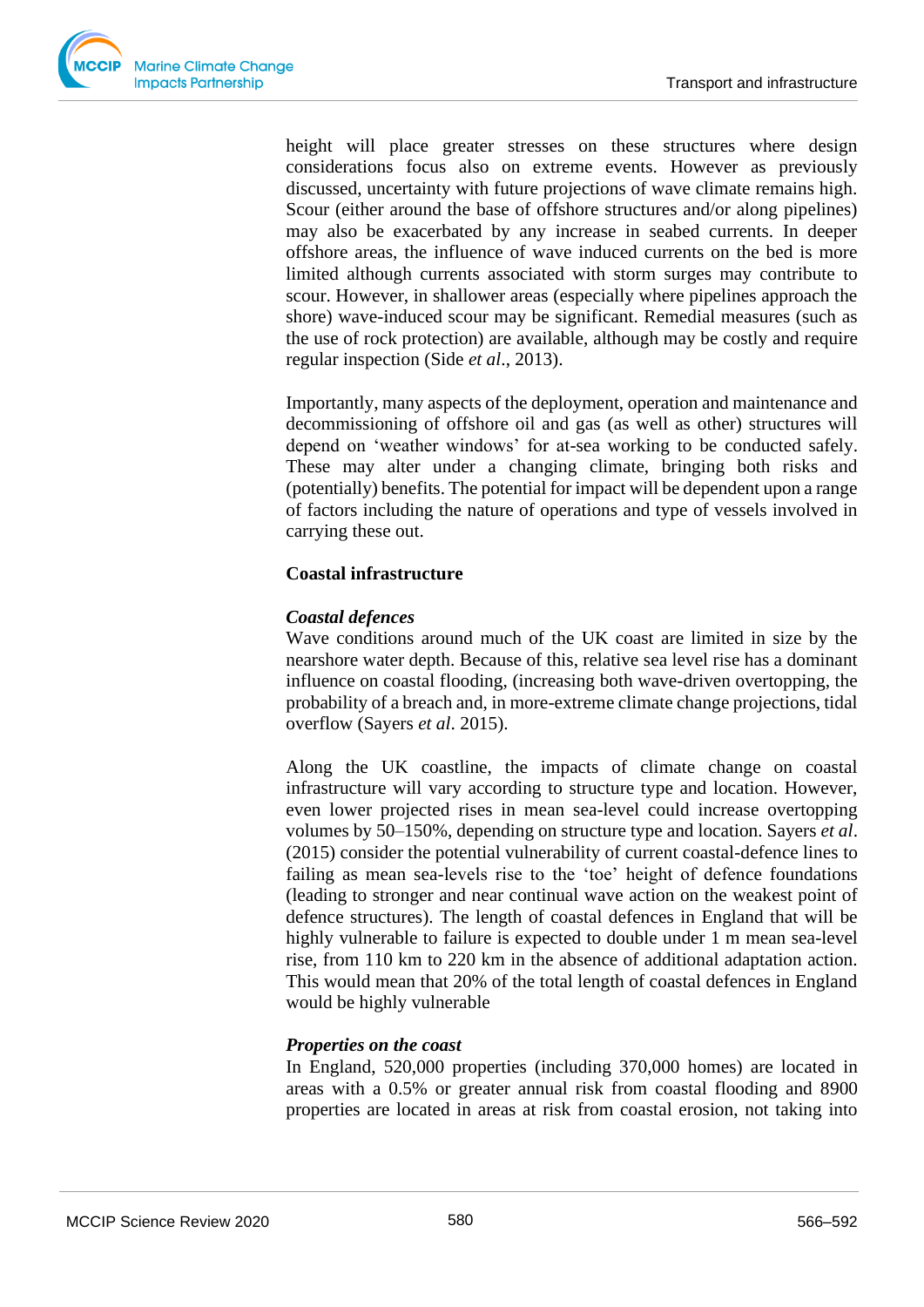account coastal defences. The direct economic damages from flooding and erosion are over £260 million per year (CCC, 2018).

The extent of the impacts of coastal erosion on homes and communities will depend on the degree of future warming, and what future adaptations are undertaken. Even if the shoreline management plans are fully implemented, there will still be an estimated 700 properties lost to coastal erosion in England over the next 20 years, and a further 2000 after 50 years. Without these interventions, about 5000 properties could be affected within 20 years and about 28,000 within 50 years (Environment Agency, 2018). By the 2080s, up to 1.5 million properties (including 1.2 million homes) may be in areas with a 0.5% of greater annual level of flood risk and over 100,000 properties may be at risk from coastal erosion (CCC, 2018).

The NCCA for Scotland identified that 30,000 buildings are sited close to potentially erodible coasts. If recent erosion rates were to continue in the future, by 2050 at least 50 residential and non-residential buildings (along with 1.6 km of railway, 5.2 km of road and 2.4 km of clean-water networks) are expected to be affected by coastal erosion. However, these numbers are likely to be underestimates as erosion rates are expected to increase in future due primarily as a result of increases in the rate of sea level rise (Hansom *et al*., 2017).

## *Road and Rail*

Currently 12,000 km of UK transport infrastructure is considered to be at risk of flooding (Defra, 2012) and Hooper and Chapman (2012) suggest that the threat of flooding from sea-level rise combined with that from more extreme precipitation events renders coastal-transport infrastructure more at risk than its equivalent inland. In the UK alone, there are several vulnerable stretches of railway track, including the main lines in North and South Wales, the Cambrian Coast line in mid-Wales, the Chatham main line in south-east England, the Cumbrian coast line in north-west England and the Ayrshire line in south-west Scotland (Dawson *et al*., 2016b). One of the most vulnerable is the London–Penzance line which has a long history of closure at Dawlish during high seas and storm events. This vulnerability was illustrated during the winter storms in 2014 which breached the sea wall, leaving the railway tracks unsupported and closing the line for two months (Figure 2). Using a semi-empirical modelling approach, Dawson *et al*. (2016b) considered potential sea-level rise impacts on the London-Penzance line at Dawlish, using sea-level rise projections from UKCP09 in their work. They identified a relationship between sea-level change and rail incidents over the last 150 years and then used model-based sea-level predictions to extrapolate this relationship into the future. It was found that without substantial improvements to the coastal defences, days with line restrictions look set to increase by up to 1170%, to as many as 84 to 120 per year, by 2100 under a high sea level rise scenario (0.55 to 0.81 m).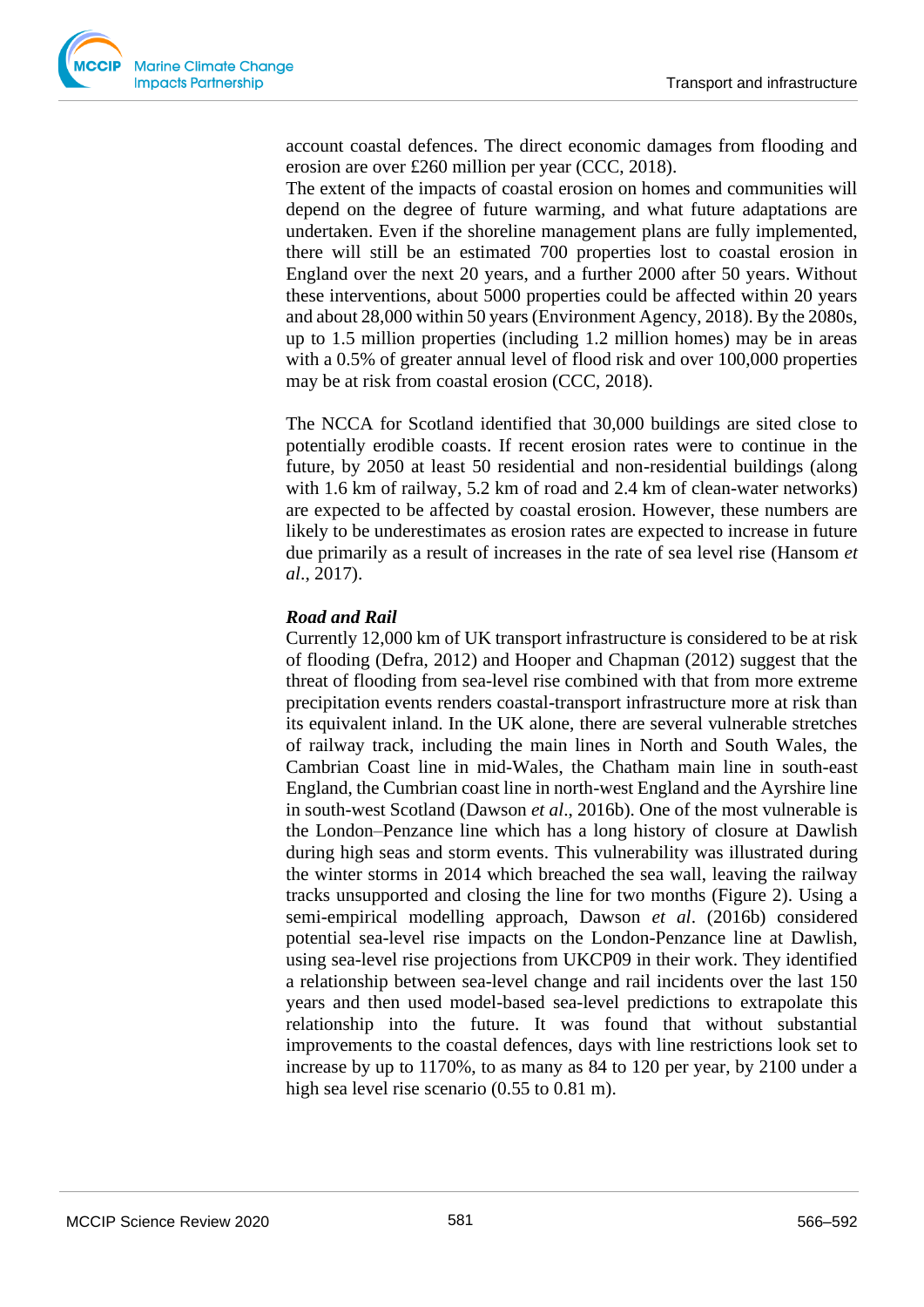



*Figure 2: Section of rail track dangles over the sea after the wall collapsed at Dawlish, Devon. (Source: BBC.)*

## *Energy*

The Climate Change Risk Assessment (2017) identifies energy as one of six key areas of climate change risk that need to be managed as a priority (Committee on Climate Change, 2017). The UK energy industry provides the country with around 200 Mtoe each year (million tonnes of oil equivalent), dominated by fossil fuels  $-84.5\%$  in 2014 – and has exported 70–80 Mtoe (930MWh) annually over the last five years (DECC, 2015). The main risk to coastal energy infrastructure posed by flooding from the sea is to power stations; in particular, all the UK's nuclear reactors are currently located at coastal sites. Electricity transmission and primary distribution substations are at greater risk of river flooding. Increased ambient seawater temperatures may also reduce the efficiency of thermal power plants by lowering the ratio of electricity produced to the amount of fuel used in the processing (Linnerud *et al*., 2011).

The coastal infrastructure that supports energy operations (oil, gas and renewables) includes gas terminals, refineries and ports. As noted by Dawson *et al*. (2016a), rough seas can prevent ships docking, limiting arrivals of fuel (and other cargoes) to the UK. Disruptions to road or rail networks could affect fuel distribution from ports, whilst port infrastructure is also potentially exposed to coastal erosion, sea-level rise and flood risk. Of note is the fact that half of the UK's port capacity is located on the east coast, where the risk of damage from a tidal surge is greatest (Dawson et al., 2016a). This risk will be enhanced with rising sea levels.

## *Waste water*

In order to minimize the costs of treating waste water, treatment plants serving coastal populations have typically been constructed at low elevations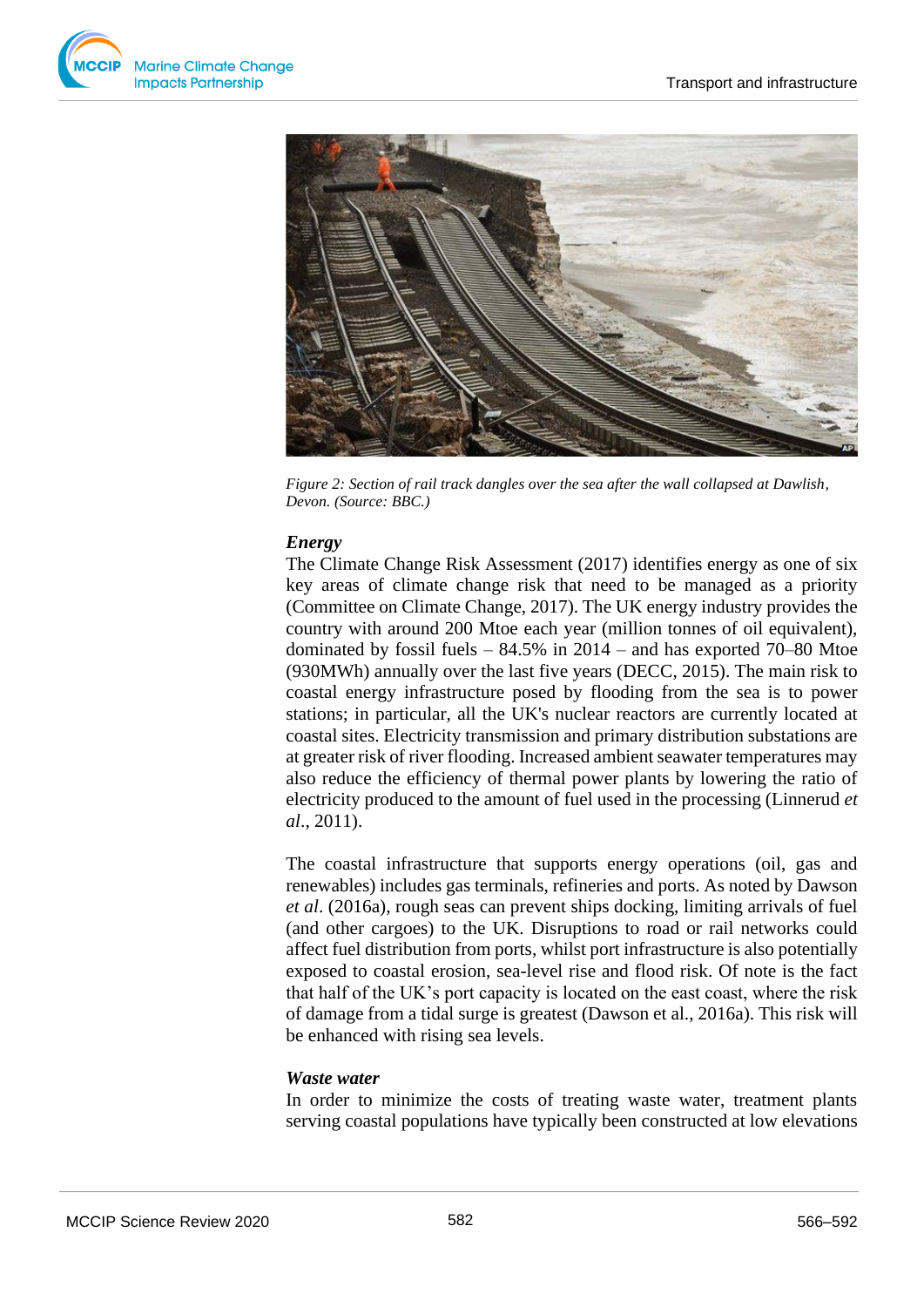

near the coast. This facilitates the conveyance of waste-water flows to the plant by gravity and thus minimizes the number of pumping stations required. In addition, coastal locations allow for efficient discharge of treated effluent to adjacent water bodies (Hummel *et al*., 2018).

Despite the benefits of locating waste-water treatment plants in coastal settings, such siting can also leave plants exposed to flooding which can be expected to occur more frequently in future if adequate coastal defences are not in place. The risk of flooding may also be exacerbated by more intense rainfall. Flood waters are often polluted by sewage, which leads to additional risks to health, higher repair costs and longer periods of disruption. In addition to flooding, higher sea levels can also prevent outfalls from functioning properly or interfere with underwater discharges of treated effluent, requiring larger pumps to overcome the increase in pressure above the outfall location. The salinity of marine floodwaters could also potentially lead to corrosion of critical plant components (Hummel *et al*., 2018).

## *Ports*

UK Climate Change Act 2008 introduced a requirement for 'reporting authorities' to report on how they are addressing and acting on the risks and opportunities from a changing climate. Some of the main identified risks include:

- An increase in the risk of flooding, especially related to sea level rise;
- Significant changes in weather paths affecting cargo operations and transport. Extreme heat and cold also has the potential to adversely affect these operations;
- Power outages caused by damage to the distribution network;
- Greater pressure on drainage systems and pluvial flooding associated with extreme rainfall events;
- Increased water demand; summer water shortages potentially affecting locking activities;
- Increased summer cooling demands, especially buildings becoming uncomfortably hot;
- International supply chain effects on impacts and exports; and
- Weather-related disruption to inland distribution networks that could result in knock-on effects within the port.

In addition to the above, changes to flows from altered rainfall patterns could result in the seaward migration of the turbidity maximum during the winter and landward during the summer (or *vice versa*). This could affect sediment deposition patterns affecting navigation and dredging with resulting increases in costs of surveying and maintenance dredging. Similarly, storm events may also result in short term episodes of enhanced erosion and deposition, with consequential impacts on channel navigability. As well as potential changes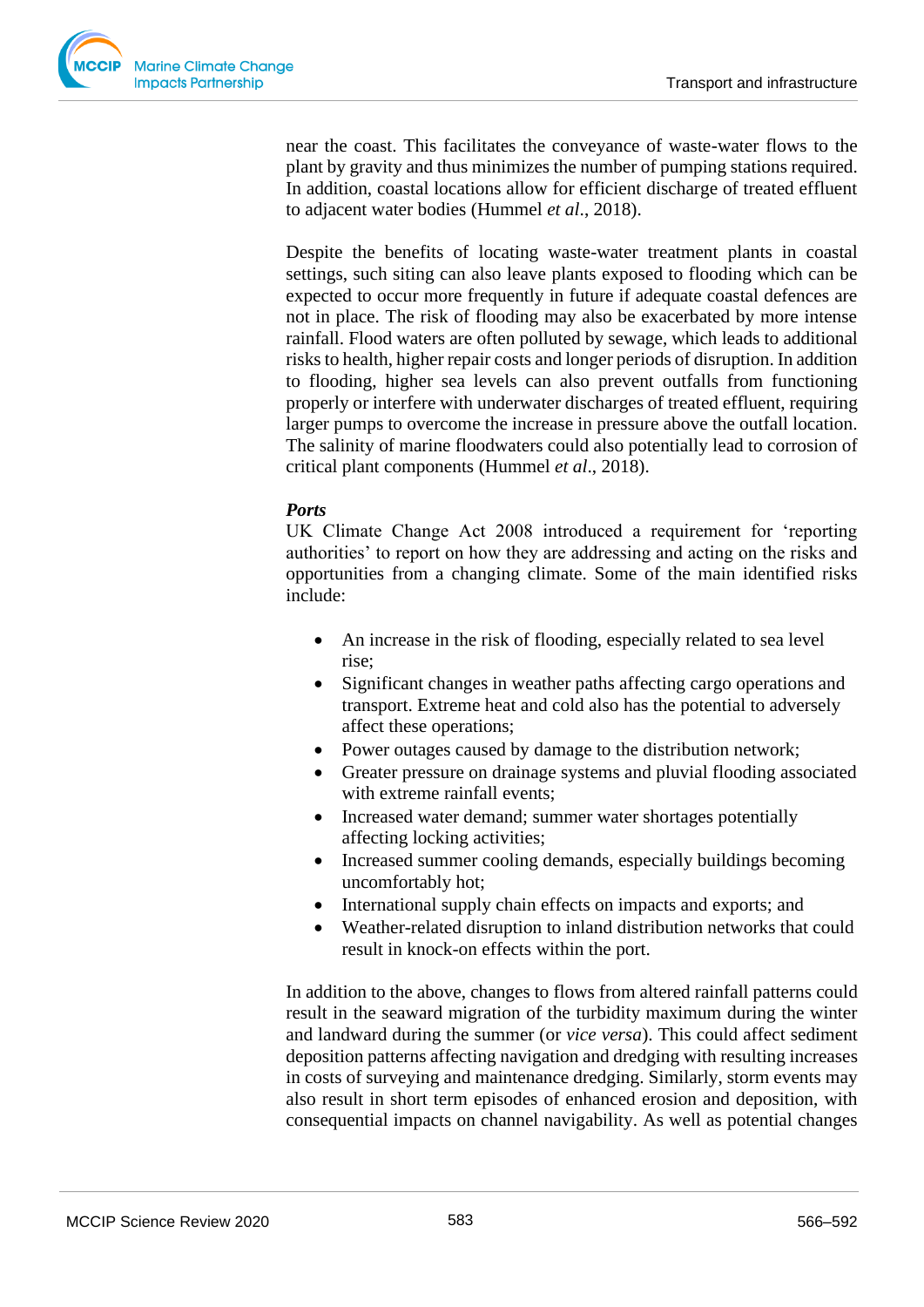in sedimentation, there may also be a morphological response of (navigation) channels to sea-level rise and storminess. However, this response is likely to be very much influenced by site-specific factors, including local geology, wave and tide conditions, sediment transport, human impacts and the interactions between different coastal systems.

Amongst other potential impacts, any changes in storminess and storm tracks and hence significant changes in wind speeds or wave heights will impact on operations such as berthing, pilot boarding and cargo handling (i.e. crane operations) (ABP, 2016). Any local increases in the number of fog days will similarly have implications not only for pilotage activities but also for safety generally, especially in areas intensively used by recreational as well as commercial vessels as in the case of the Thames through London (Boorman *et al*., 2010; PLA, 2015).

Warmer air and water temperatures could also affect biology and water chemistry with various potential direct and indirect impacts for ports and other coastal infrastructure or activities. Both increased growth rates and desiccation can have implications for vegetation management in navigable upstream waterways within harbour areas. Increased water temperature and changes in salinity/acidity can affect suitability for certain species, not only those at the edge of their range (with potential implications for harbour-based activities such as fishing or wildlife watching) but also for non-native species, including those that adversely impact on infrastructure e.g. through fouling/smothering or burrowing. It is noted here that fouling and related processes have the potential to similarly impact offshore infrastructure.

One of the main challenges of climate adaptation for ports is that many future climate-change impacts may fall outside the planning horizon of the ports, but investment in long-lived assets needs to be considered now (particularly in the case of hard infrastructure). Moreover, given the multiplicity of port decision-makers (policymakers, private, terminal operators, and others) alongside budgetary constraints, it is not always straightforward to determine how climate-change impacts should best be addressed. For instance, a private terminal operator on a medium-term (say 20 years) lease is unlikely to invest in items that would mainly benefit the future holders of the concession (Becker *et al*., 2018).

## *Shipping*

It is uncertain how future climate change will impact the extreme-sea states that will be encountered by ocean-going vessels. Available observational evidence suggests that there has been an increase in significant wave height from the middle of the twentieth century to the early twenty-first century in the northern hemisphere winter in high latitudes, although it is unclear if the increase observed during the past 4 to 5 decades is caused by anthropogenic climate change or just a consequence of long-term natural variability. Regardless of cause, it has been shown that in order to maintain the same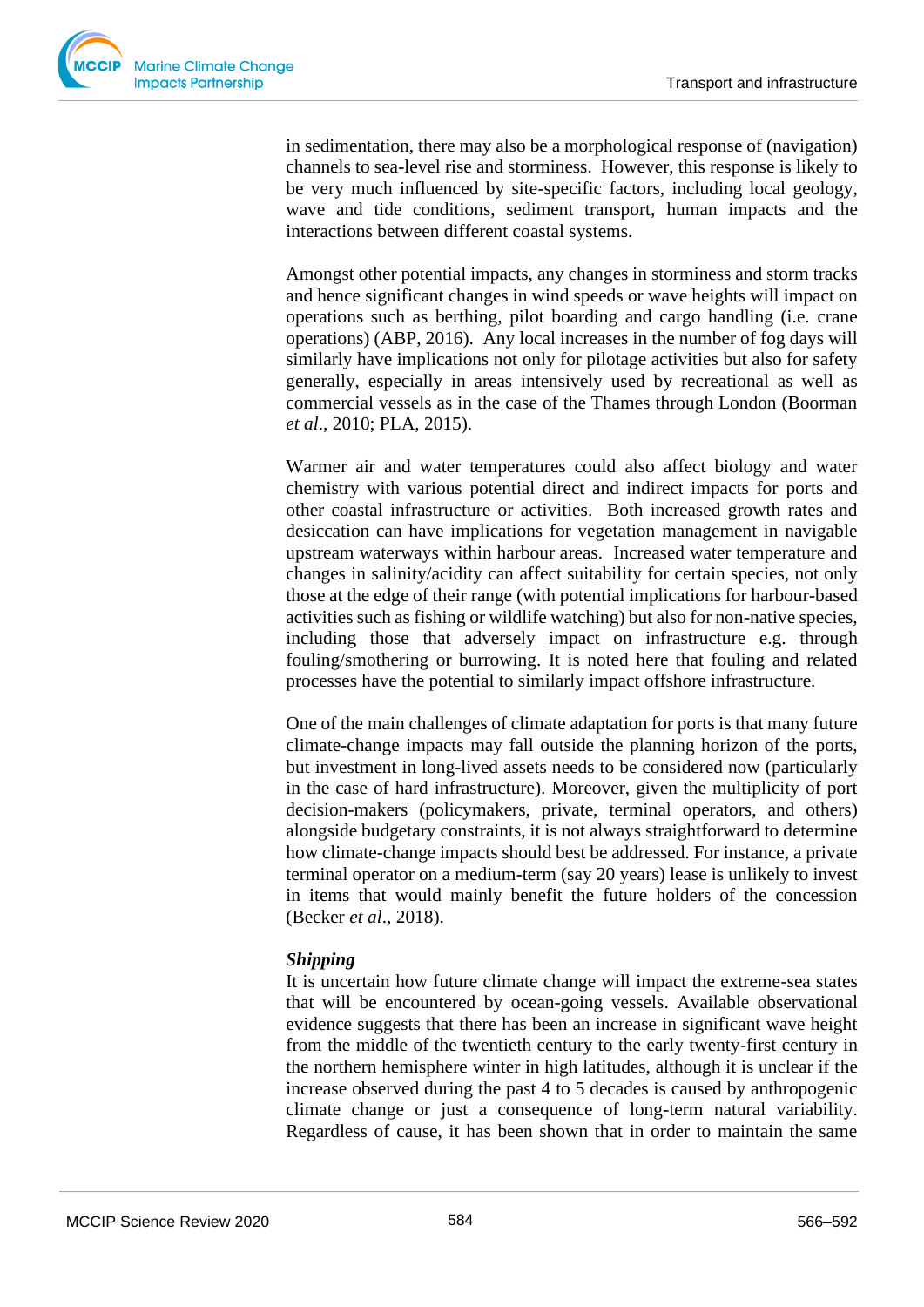

safety level, the steel weight of the deck in the mid-ship region should be increased by 5–8 % if the extreme significant wave height were to increase by 1 m (Bitner-Gregersen *et al*., 2013). However, it should also be noted that weather forecasts are also improving, increasing the ships ability to avoid extreme metocean conditions by using weather routing systems.

As previously stated, the reduction in summer Arctic sea ice has led to increased interest in the possibility of transit shipping, using the Arctic Ocean as a shortcut between Pacific and Atlantic ports. Melia *et al* (2016) used global climate model simulations to consider how projected sea-ice loss might increase opportunities for Arctic transit shipping. The authors find that by mid-century, the frequency of navigable periods doubles, with routes across the central Arctic becoming available (Figure 3). European routes to Asia are typically found to become 10 days faster via the Arctic than alternatives by mid-21<sup>st</sup> century, and 13 days faster by late  $21<sup>st</sup>$  century. The analysis also finds that the shipping season reaches 4 to 8 months under RCP8.5. Despite these trends, inter-annual variability will remain a significant factor in route availability throughout the  $21<sup>st</sup>$  century.

It is possible that trans-Arctic shipping will reduce Arctic warming by nearly 1 °C by 2099, due to sulphate-driven liquid water-cloud formation (Stephenson *et al*., 2018). However, the magnitude of this cooling effect  $(\sim 1 \degree C)$  is around an order of magnitude smaller than the overall regional warming in RCP 8.5 (~10 °C) and therefore the projections of Melia *et al*., (2016) should remain broadly unchanged.

The UK is well positioned, geographically, geopolitically, and commercially, to benefit from increasing Arctic shipping: potential opportunities for the UK include the development of a UK-based trans-shipment port – transferring goods from ice-classed vessels to conventional carriers. Indeed due to this opportunity and their strategic location for European bound trans-Arctic shipping, Stornoway Port Authority has proposed their long-term vision to become an Arctic gateway hub in 20 years (Melia *et al*., 2017).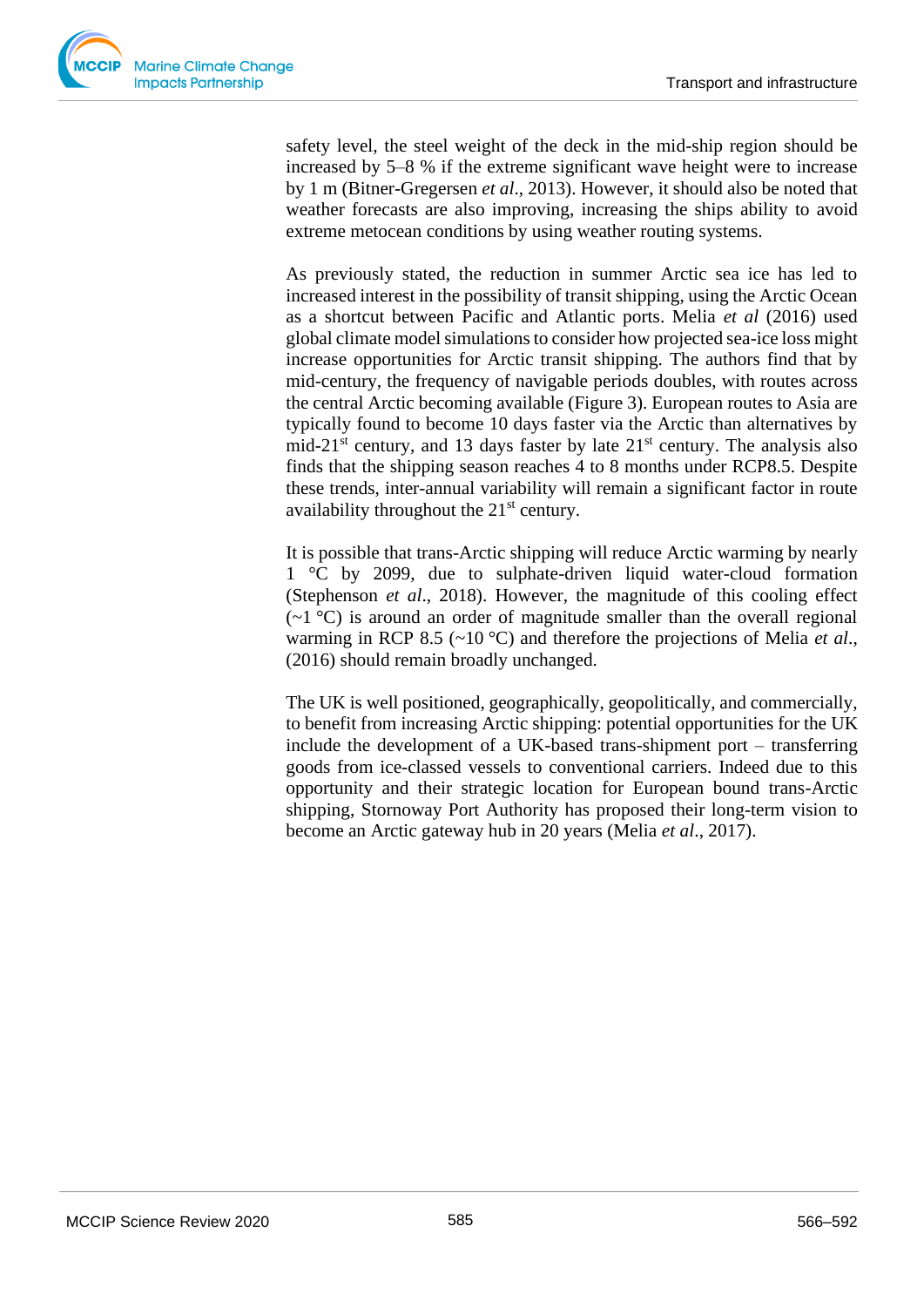



*Figure 3: Year-round trans-Arctic projections for open-water vessels. The different arctic routes (Northern Sea Route (NSR), North-West Passage (NWP) and Transpolar Sea Route) are shown in three horizontal bands for (a) RCP2.6 (low emissions) and (b) RCP8.5 (high emissions). (From Melia* et al*. 2016.)*

## **3. CONFIDENCE ASSESSMENT**

## **What is already happening?**

In recent years, there have been a number of efforts to develop a better picture of the geographic distribution of infrastructure assets to help inform understanding of potential vulnerability to climate change. The impacts on these assets from extreme weather (especially flood events) are also being recorded more comprehensively. However, detailed monitoring and recording of the performance, deterioration and thresholds of failure of infrastructure is not yet being carried out in a systematic manner which complicates attempts to determine vulnerability to key forcing mechanisms (Dawson *et al*., 2016a).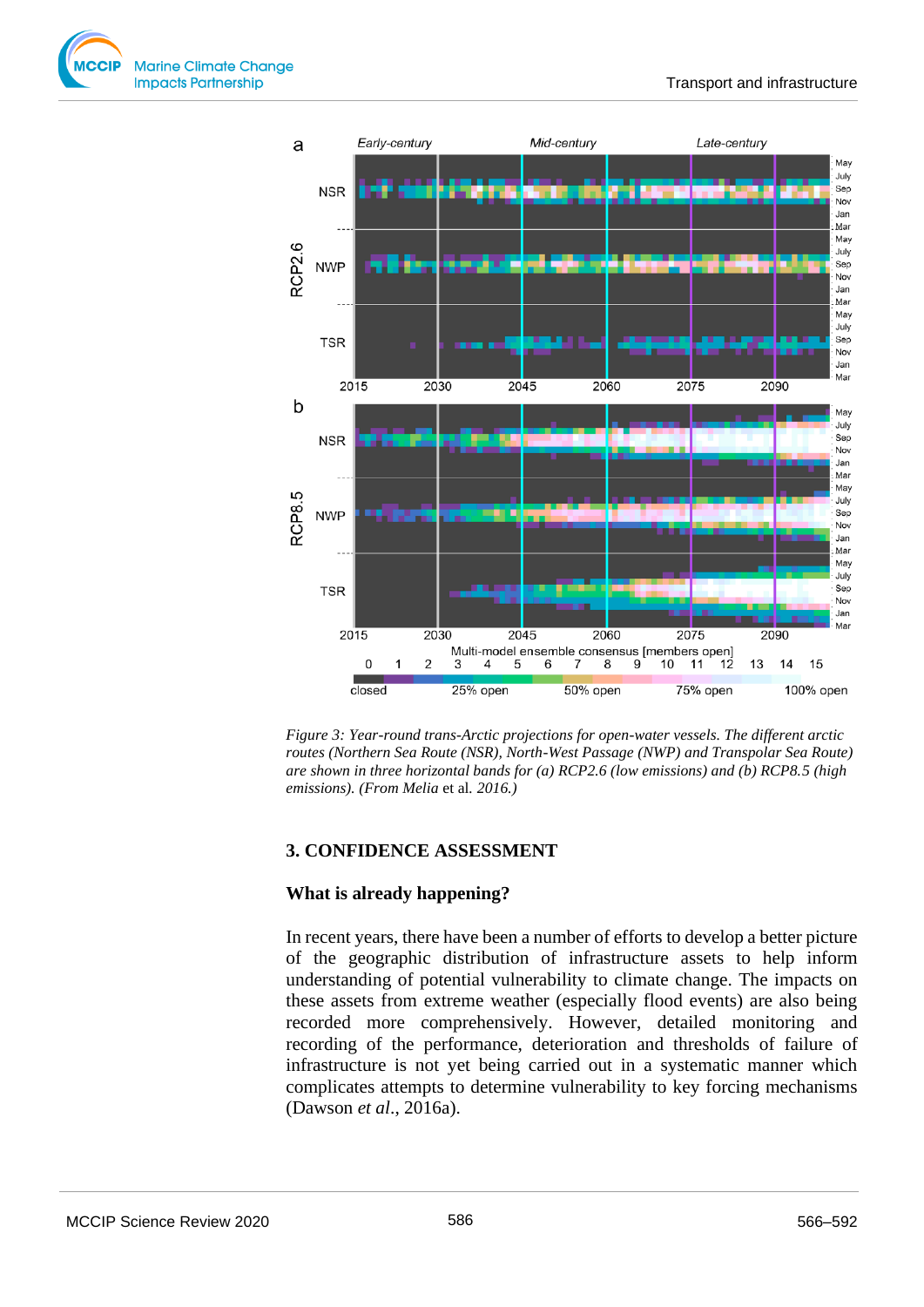



## **What could happen in the future?**

Confidence with regards to assessments of potential future impacts to transport and infrastructure is intrinsically linked to the robustness of future climate change projections. In terms of sea level, there is a very high degree of confidence that it will continue to rise throughout the  $21<sup>st</sup>$  century although the range in future projections remains large. (This relates to both uncertainty with regards to future emissions trajectories and the behaviour-response of the polar ice sheets to rising sea levels and ocean warming). With regards to future patterns of storms and waves, confidence in projections remains low, with substantial differences between climate models. However, new higherresolution models promise better representation of storms (Wolf *et al*., 2019).

Rising sea levels and (potential) increases in maximum significant wave heights could have important consequences such as enhanced/accelerated erosion and more frequent flooding in estuaries, deltas and embayments. Increasingly sophisticated numerical models are being used to consider the morphological response of coastal systems to these potential hydrodynamic changes. However, the complexity of coastal systems means the range of possible outcomes is high and confidence in predictions remains low.

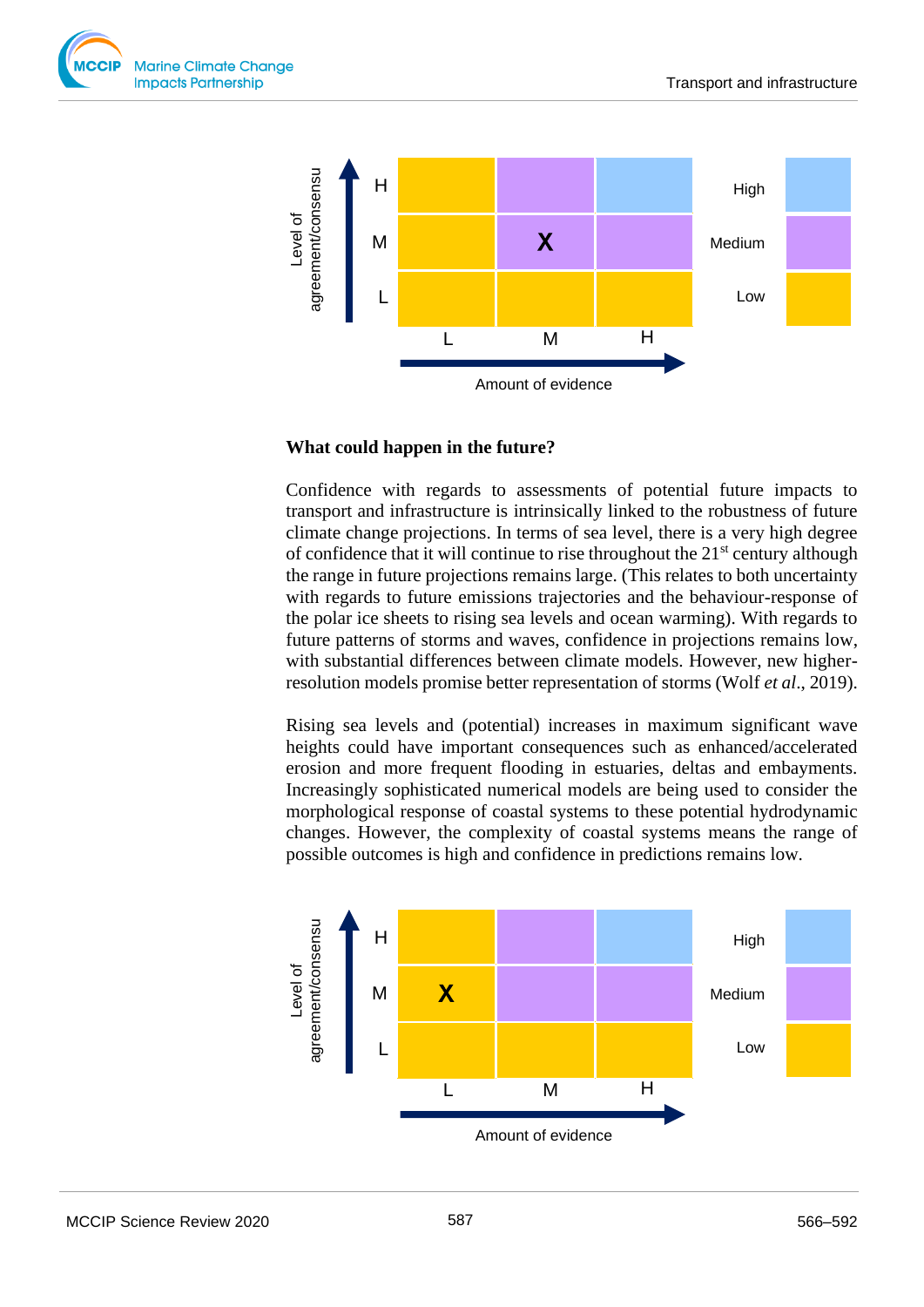

## **4. KEY CHALLENGES AND EMERGING ISSUES**

Key knowledge gaps regarding the potential impacts of climate change on transport and infrastructure have previously been considered by Dawson *et al*. (2016a), for the 2017 UK Climate Change Risk Assessment and by Edwards (2017), as part of the UK government's Foresight Future of the Sea project. The following knowledge gaps identified in these reports are particularly pertinent for marine infrastructure:

- Considerable uncertainty exists with regards to how climate change may affect a number of weather parameters that determine infrastructure risk profiles. This is particularly the case for patterns of atmospheric circulation which control wind (and wave) regimes. Any change in these parameters could have significant implications for the reliability of infrastructure assets with long design lives, especially when considered alongside other climate variables, notably sea-level rise.
- There is a requirement for improved understanding of correlated risks, such as flood events across large sections of coast or clustered in time (e.g. Haigh *et al*., 2016) and risks of multiple types of flooding simultaneously, e.g. coastal and river. This requirement for improved understanding of change to joint probabilities of extreme water levels over the next century is particularly needed in estuarine settings, where the relationship between increases in sea level and extreme water level may be non-linear, and also influenced by other factors, such as morphological change.
- Monitoring and recording of the performance, deterioration and thresholds of failure of infrastructure needs to be undertaken over the long term in order to construct a comprehensive database of infrastructure fragility. This needs to be carried out in a consistent manner to enable cross comparison between assets/ locations.

Climate-change adaptation is also not only about infrastructure: operations and activities will also be affected and measures to improve resilience will be needed. The Cabinet Office (2011) identified four strategies to manage infrastructure risks and build resilience:

- Increase the resistance of infrastructure components by providing enhanced protection;
- Improve the reliability of infrastructure components so they are able to operate under a range of possible conditions;
- Provide redundancy to increase the capacity, number of alternative connections and diversity of backup systems; and
- Build capacity in organisations and communities to deliver a fast and effective response to, and recovery from, climate disruption.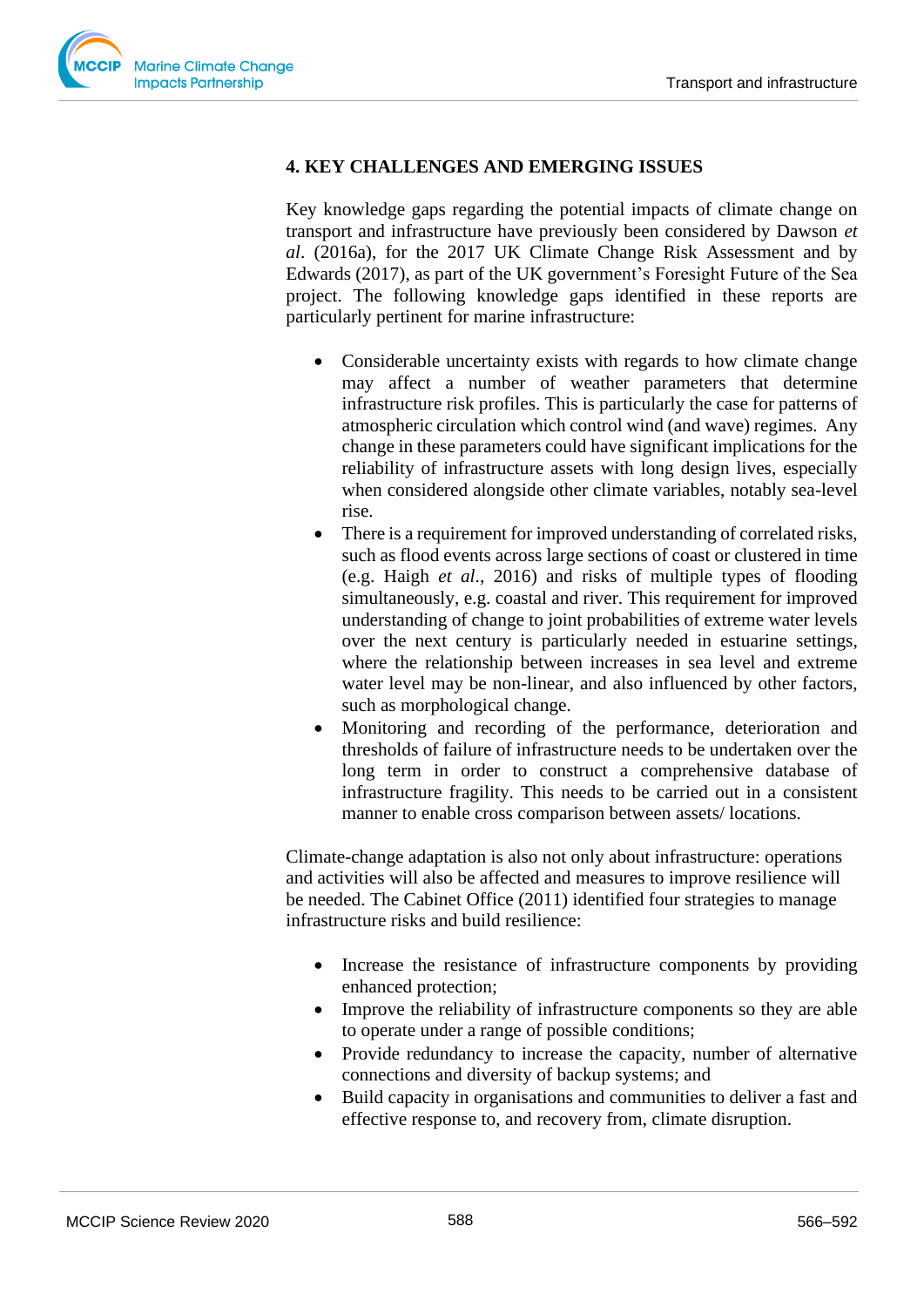

Monitoring and recording of operational threshold exceedances will also help to understand local trends and hence when adaptation measures need to be introduced.

## **REFERENCES**

- ABP (2016). Climate Change Adaptation Report: 2016 update, [https://assets.publishing.service.gov.uk/government/uploads/system/uploads/attachment\\_data/file/](https://assets.publishing.service.gov.uk/government/uploads/system/uploads/attachment_data/file/573573/climate-adrep-associated-british-ports.pdf) [573573/climate-adrep-associated-british-ports.pdf](https://assets.publishing.service.gov.uk/government/uploads/system/uploads/attachment_data/file/573573/climate-adrep-associated-british-ports.pdf)
- AMAP (2017) *Snow, Water, Ice and Permafrost. Summary for Policy-makers*. Arctic Monitoring and Assessment Programme (AMAP), Oslo, Norway, 20 pp.
- Baresic, D., Smith T., Raucci, K., Rehmatulla, C., Narula, N. and Rojon, I. (2018) *LNG as a marine fuel in the EU: Market, bunkering infrastructure investments and risks in the context of GHG reductions*, UMAS, London.

Becker, A., Ng, A.K.Y., McEvoy, D. and Mullett, J. (2018) Implications of climate change for shipping: Ports and supply chains. *Wiley Interdisciplinary Reviews: Climate Change. e508. 10.1002/wcc.508.*

- Bitner-Gregersen, E.M., Eide, L.I., Hørte, T. and Skjong, R. (2013) *Ship and Offshore Structure Design in Climate Change Perspective.* Springer, 10.1007/978-3-642-34138-0.
- Boorman, P., Jenkins, G. and Murphy, J. (2010) *Future Changes in Fog Frequency from the UKCP09 Ensemble of Regional Climate Model Projections*. Met Office Hadley Centre, Exeter.
- Browse, J., Carslaw, K. S. Schmidt, A. and Corbett J. J. (2013), Impact of future Arctic shipping on high-latitude black carbon deposition. *Geophysical Research Letters*, **40**, 4459–4463, doi:10.1002/grl.50876
- Cabinet Office (2011) *Keeping the Country Running: Natural Hazards and Infrastructure*. Cabinet Office, London.
- Cazenave, A. and Nerem, R. S. (2004) Present-day sea level change, Observations and causes. *Reviews of Geophysics*, **42**, RG3001.
- Chambers, D. P., Cazenave, A., Champollion, N., Dieng, H. B., Llovel, W., Forsberg, R., von Schuckmann, K. and Wada, Y. (2017) Evaluation of the Global Mean Sea Level Budget between 1993 and 2014. *Surveys in Geophysics*, **38**, 309–327.
- Chavez, C.E.A., Stratigaki, V., Wu, M., Troch, P., Schendel, A., Welzel, M., Villanueva, R., Schlurmann, T., De Vos, L., Kisacik, D., Pinto, F.T., Fazeres-Ferradosa, T., Santos, P.R., Baelus, L., Szengel, V., Bolle, A., Whitehouse, R. and Todd, D. (2019) Large-Scale Experiments to Improve Monopile Scour Protection Design Adapted to Climate Change - The PROTEUS Project. *Energies*, **12**, 1709.
- Committee on Climate Change (2017). *UK Climate Change Risk Assessment 2017 Synthesis report: priorities for the next five years*, Committee on Climate Change, https://www.theccc.org.uk/wpcontent/uploads/2016/07/UK-CCRA-2017-Synthesis-Report-Committee-on-Climate-Change.pdf
- Committee on Climate Change (CCC) (2018) *Managing the Coast in a Changing Climate*, <https://www.theccc.org.uk/publication/managing-the-coast-in-a-changing-climate/>
- Committee on Climate Change (CCC) (2019) *Net Zero: the UK's contribution to stopping global warming*, Committee on Climate Change, https://www.theccc.org.uk/publication/net-zero-the-ukscontribution-to-stopping-global-warming/
- Church, J. A. and White, N. J. (2006) A 20th century acceleration in global sea-level rise. *Geophysical Research Letters*, **33**, L01602, doi:10.1029/2005GL024826
- Cradden, L.C., Agarwal, A., Burnett, D. and Harrison, G. (2015) *A Climate Change Report Card for Infrastructure: Energy: Renewable Generation*. Living with Environmental Change (LWEC) Partnership, Swindon.
- Dawson, R.J., Thompson, D., Johns, D., Gosling, S., Chapman, L., Darch, G., Watson, G., Powrie, W., Bell, S., Paulson, K., Hughes, P., and Wood, R. (2016a) *UK Climate Change Risk Assessment Evidence Report: Chapter 4, Infrastructure*. Report prepared for the Adaptation Sub-Committee of the Committee on Climate Change, London.
- Dawson, D., Shaw, J. and Gehrels, W.R. (2016b) Sea-level rise impacts on transport infrastructure: The notorious case of the coastal railway line at Dawlish, England. *Journal of Transport Geography*, **51**, 97–109.
- Department of Energy and Climate Change (DECC) (2011a) *Overarching National Policy Statement for Energy (EN-1)*. The Stationery Office, London.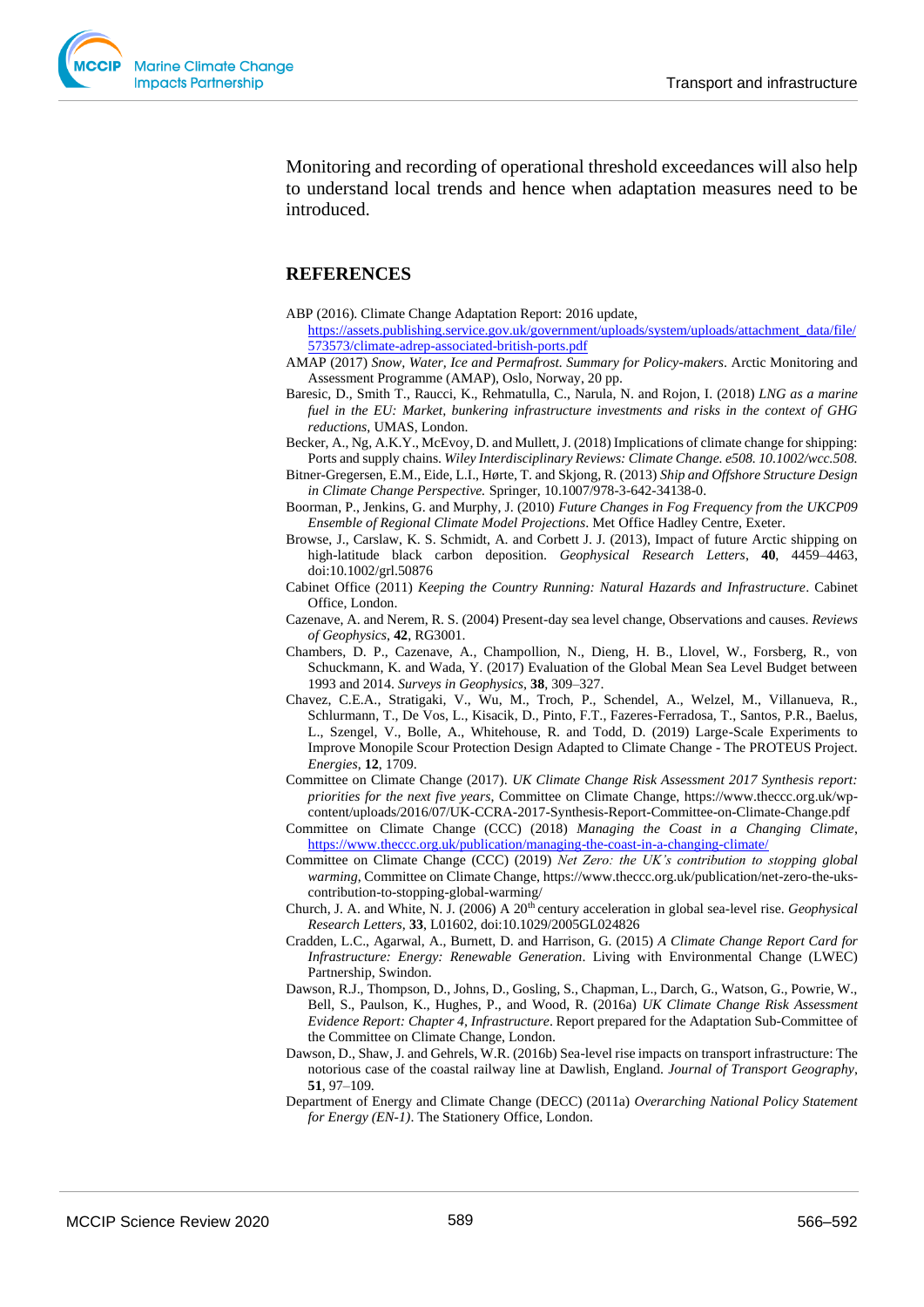- Department of Energy and Climate Change (DECC) (2011b) *National Policy Statement for Gas Supply Infrastructure and Gas and Oil Pipelines (EN-4)*. The Stationery Office, London.
- Department of Energy and Climate Change (DECC). (2011c) UK Renewable Energy Roadmap. 2011, https://www.gov.uk/government/collections/uk-renewable-energy-roadmap
- Defra (2012) *UK Climate Change Risk Assessment (CCRA)*. [https://www.gov.uk/government/publications/uk-climate-change-risk-assessment-government](https://www.gov.uk/government/publications/uk-climate-change-risk-assessment-government-report)[report](https://www.gov.uk/government/publications/uk-climate-change-risk-assessment-government-report)
- Defra (2018) *The National Adaptation Programme and the Third Strategy for Climate Adaptation Reporting Making the Country Resilient to a Changing Climate* ISBN 978-1-5286-0758-2, https://assets.publishing.service.gov.uk/government/uploads/system/uploads/attachment\_data/file/ 727252/national-adaptation-programme-2018.pdf
- DfT (2018) Port and domestic waterborne freight statistics 2017, [https://www.gov.uk/government/statistical-data-sets/port-and-domestic-waterborne-freight](https://www.gov.uk/government/statistical-data-sets/port-and-domestic-waterborne-freight-statistics-port#all-port-traffic-totals-major-and-minor)[statistics-port#all-port-traffic-totals-major-and-minor](https://www.gov.uk/government/statistical-data-sets/port-and-domestic-waterborne-freight-statistics-port#all-port-traffic-totals-major-and-minor)

Diamond, K. E. (2012) Extreme weather impacts on offshore wind turbines: Lessons learned. *Natural Resources & Environment*, **27**, 2.

Dornbush, U., Williams, R.B.G., Moses, C.A. and Robinson, D.A. (2008) Foreshore narrowing along the coast of southeast England, UK – a re-evaluation. *Journal of Coastal Research*, **24**, 14–24.

Edwards T. (2017) *Current and Future Impacts of Sea Level Rise on the UK*. Foresight, Government Office for Science.

- Eger, K.M. (2010) *Arctic Shipping Routes and Impacts on Marine Ecosystems*. Centre for High North Logistics, Norway.
- Eguíluz, V. M., Fernández-Gracia, J. Irigoien, X. and Duarte, C. M. (2016) A quantitative assessment of Arctic shipping in 2010–2014, *Scientific Reports*, **6**, 30682, doi:10.1038/srep30682
- Environment Agency (2018) *Managing Flood and Coastal Erosion Risks in England: 1 April 2011 to 31 March 2017*,

https://assets.publishing.service.gov.uk/government/uploads/system/uploads/attachment\_data/file/ 694808/1\_April\_2011\_to\_31\_March\_2017\_managing\_FCERM.pdf

- EUROSION (2004) Project commissioned by General Directorate Environment of the European Commission, http://www.eurosion.org
- Haigh, I.D. and Nicholls, R.J. (2017) Coastal Flooding. *MCCIP Science Review 2017*, 98-104
- Haigh, I.D., Wadey, M.P., Wahl, T., Ozsoy, O., Nicholls, RJ., Brown JM., Horsburgh K., and Gouldby, B. (2016). Spatial and Temporal Analysis of Extreme Sea Level and Storm Surge Events around the Coastline of the UK. *Scientific Data*, **3** (160107).
- Hansom, J.D., Fitton, J.M., and Rennie, A.F. (2017) Dynamic Coast National Coastal Change Assessment: National Overview, CRW2014/2.

http://www.dynamiccoast.com/files/reports/NCCA%20-%20Whole%20Coast%20Assessment.pdf Hooper, E. and Chapman, L. (2012) The impacts of climate change on national road and rail networks.

- In *Transport and Climate Change* [Ryley, T. and Chapman, L. (eds)]. Emerald, Bingley, 105–136. Horsburgh, K., Rennie, A. and Palmer, M. (2020) Impacts of climate change on sea-level rise relevant
- to the coastal and marine environment around the UK. *MCCIP Science Review 2020*, 116–131. HSE (Health and Safety Executive) (2005) Findings of an expert panel engaged to conduct a scoping study on survival design of floating production storage and offloading vessels against extreme metocean conditions. *Research Report 357*. PAFA Consulting for the Health and Safety Executive,
- London, UK. Hummel, M. A., Berry, M. S., and Stacey, M. T. (2018) Sea level rise impacts on wastewater treatment systems along the U.S. coasts. *Earth's Future*, **6**, 622–633, <https://doi.org/> 10.1002/2017EF000805
- Humpert, M. (2016) China's COSCO Shipping Company Expands Activities on Northern Sea Route. *High North News,* 30th September 2016.

International Maritime Organization (IMO) (2015) *Third IMO Greenhouse Gas Study,* IMO, London.

- IPCC (2013) *Climate Change 2013: The Physical Science Basis. Contribution of Working Group I to the Fifth Assessment Report of the Intergovernmental Panel on Climate Change* [Stocker, T.F., Qin, D. Plattner, G.-K., Tignor, M., Allen, S.K, Boschung, J., Nauels A., Xia, Y., Bex, V. and. Midgley P.M (eds.)],<https://www.ipcc.ch/report/ar5/wg1/>
- Jiang, J. and Perrie, W. (2007) The Impacts of Climate Change on Autumn North Atlantic Midlatitude Cyclones. *Journal of Climate,* **20** (7), 1174–87, doi:10.1175/JCLI4058.1
- Lasserre, F. (2014) Case studies of shipping along Arctic routes. Analysis and profitability perspectives for the container sector, *Transportation Research Part A Policy and Practice*, **66**, 144–161, doi:10.1016/j.tra.2014.05.005
- Linnerud, K., Mideksa, T.K. and Eskeland, G.S. (2011) The Impact of Climate Change on Nuclear Power Supply. *The Energy Journal*, , **32**(1), 149–168.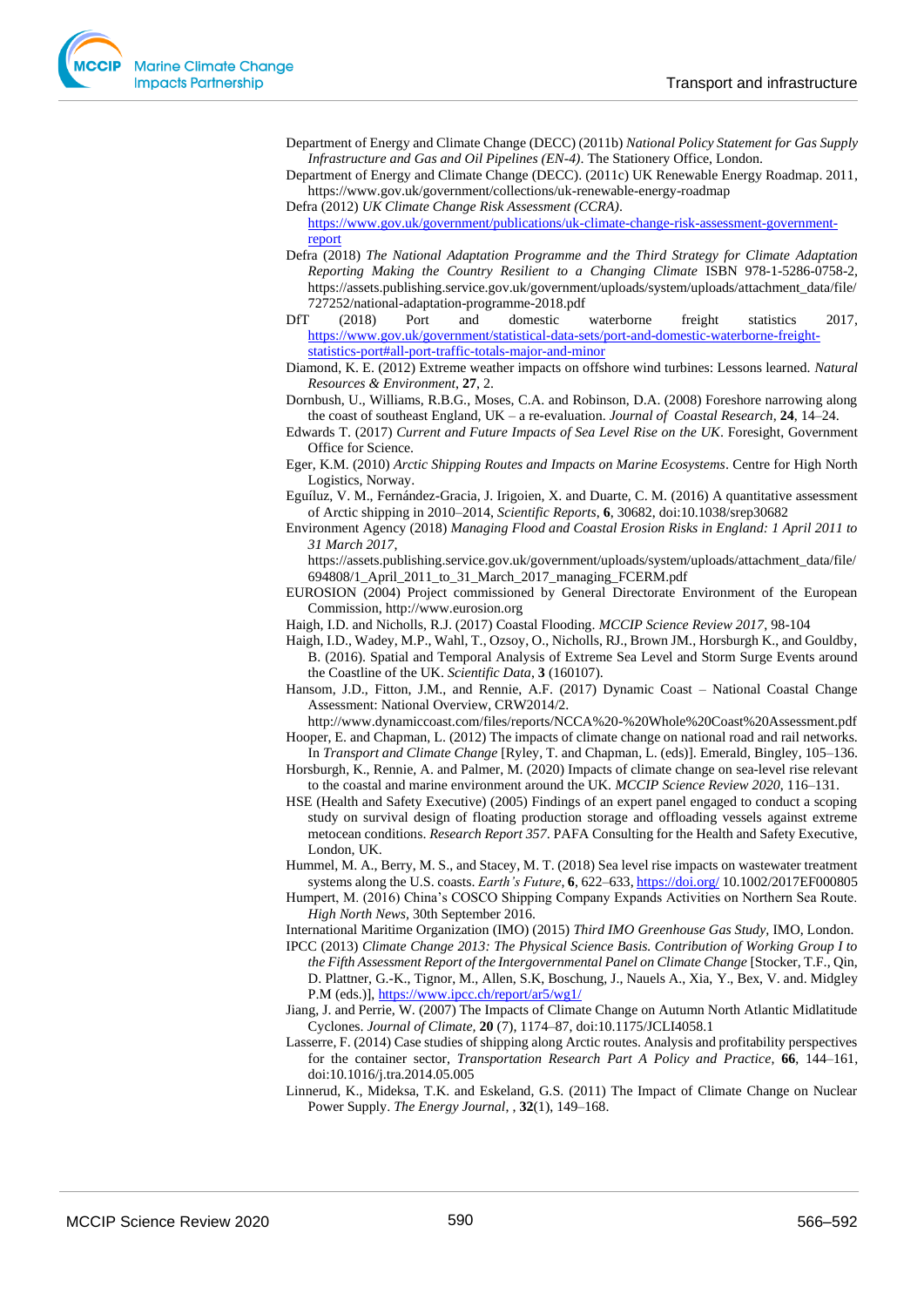Lowe, J., Howard, T., Pardaens, A., Tinker, J., Holt, J., Wakelin, S., Milne, G., Leake, J., Wolf, J., Horsburgh, K., Reeder, T., Jenkins, G., Ridley, J., Dye, S. and Bradley, S. (2009) *UK Climate Projections Science Report: Marine and Coastal projections.* Met Office Hadley Centre, Exeter.

Marcos, M., Calafat, F. M., Berihuete, Á. and Dangendorf, S. (2015), Long-term variations in global sea level extremes. *Journal of Geophysical Research: Oceans*, **120**, 8115–8134, doi: 10.1002/2015JC011173

Masselink G. and Russell, P. (2013) Impacts of climate change on coastal erosion. *MCCIP Science Review 2013,* 71–86.

- Meehl, G.A., Covey, C., Delworth, T., Latif, M., McAvaney, B., Mitchell, J.F., Stouffer, R.J. and Taylor, K.E. (2007) THE WCRP CMIP3 Multimodel Dataset: A New Era in Climate Change Research. *Bulletin of the American Meteorological Society*, **88**, 1383–1394, https://doi.org/10.1175/BAMS-88-9-1383
- Melia, N., Haines, K. and Hawkins, E. (2016) Sea ice decline and 21st century trans-Arctic shipping routes. *Geophysical Research Letters*, **43**, 9720–9728, doi:10.1002/ 2016GL069315

Melia, N., Haines, K. and Hawkins, E. (2017) *Future of the Sea: Implications from Opening Arctic Sea Routes*. Foresight, Government Office for Science.

- Menéndez, M., and Woodworth, P. L. (2010) Changes in extreme high water levels based on a quasiglobal tide-gauge data set. *Journal of Geophysical Research*, **115**, (C10).
- Nerem, RS., Beckley, B.D., Fasullo, J.T., Hamlington, B.D., Masters, D. and Mitchum, G.T. (2018) Climate-change–driven accelerated sea-level rise. *Proceedings of the National Academy of Sciences*, **115** (9) 2022–2025, doi: 10.1073/pnas.1717312115
- Ocean Energy Systems (OES) (2018) *Ocean Energy Systems: Annual Report. 2017*, https://report2017.ocean-energy-systems.org/
- Palmer, M., Howard, T., Tinker, J., Lowe, J., Bricheno, L., Calvert, D., Edwards, T., Gregory, J., Harris, G., Krijnen, J., Pickering, M., Roberts C. and Wolf J. (2018) *UK Climate Projections Science Report: UKCP18 Marine report*. Met Office Hadley Centre: Exeter.
- Peings, Y. and Magnusdottir G. (2014) Forcing of the wintertime atmospheric circulation by the multidecadal fluctuations of the North Atlantic ocean. *Environmental Research Letters*, **9**, 034018, 8 pp.
- Pontee, N. (2011) Reappraising coastal squeeze: A case study from the NW England. *Proceedings of the Institution of Civil Engineers, Maritime Engineering Journal* **164**(3), 127–138.
- Pontee, N. (2017) *Dispelling the Myths Surrounding Coastal Squeeze*. Flood and Coast 2017 conference, Telford International Centre, 28x-30 March 2017.
- Port of London Authority (PLA) (2015) *Adapting to Climate Change*: Update Report to the Secretary of State,

[https://assets.publishing.service.gov.uk/government/uploads/system/uploads/attachment\\_data/file/](https://assets.publishing.service.gov.uk/government/uploads/system/uploads/attachment_data/file/503257/climate-adrep-port-london.pdf) [503257/climate-adrep-port-london.pdf](https://assets.publishing.service.gov.uk/government/uploads/system/uploads/attachment_data/file/503257/climate-adrep-port-london.pdf) 

Royal Academy of Engineering (2013) *Future Ship Powering Options*: *Exploring alternative methods of ship propulsion*, <https://www.raeng.org.uk/publications/reports/future-ship-powering-options>

- Sayers, P.B., Horritt, M., Penning-Rowsell, E. and McKenzie, A. (2015) *Climate Change Risk Assessment (2017) Projections of future flood risk in the UK.* Research undertaken by Sayers and Partners on behalf of the Committee on Climate Change. Committee on Climate Change, London.
- Shaffrey, L. and Sutton, R. (2006) Bjerknes Compensation and the Decadal Variability of the Energy Transports in a Coupled Climate Model. *Journal of Climate*, **19**(7), 1167–1181.
- Shaw, J. and Docherty, I. (2014) *The Transport Debate*. Policy Press, Bristol.

SEDNA (2017) Safe maritime operations under extreme conditions: the Arctic case. Research Project, [www.sedna-project.eu/](http://www.sedna-project.eu/)

- Side, J., Harris, R., Woolf, D., Bell, M. and Brooks, A.J. (2013) Impacts of climate change on built structures (offshore). *MCCIP Science Review 2013*, 295–301.
- Stephenson, S.R., Wang, W., Zender, C.S., Wang, H., Davis, S.J., and Rasch, P.J. (2018). Climatic responses to future trans-Arctic shipping. *Geophysical Research Letters*, **45**, 9898–9908.
- Stephenson, S.R., Brigham L.W., and Smith L.C. (2013), Marine accessibility along Russia's Northern Sea Route, *Polar Geography*, **37**(2), 111–133, doi:10.1080/1088937x.2013.845859
- Stevens, A.J., Clarke, D. and Nicholls, R.J. (2016) Trends in reported flooding in the UK: 1884–2013. *Hydrological Sciences*, **61**, 50-63, doi:10.1080/02626667.2014.950581
- Taylor, J.A., Murdock, A.P. and Pontee, N.I. (2004) A macro-scale analysis of coastal steepening around the coast of England and Wales. *Geographical Journal*, **170**, 179–188.
- Wadey, M.P., Roberts, H. and Harris, J. (2013) Impacts of climate change on built structures (onshore and coastal) *MCCIP Science Review 2013*, 284–294.
- Wahl, T. and D. P. Chambers (2015), Evidence for multidecadal variability in US extreme sea level records. *Journal of Geophysical Research: Oceans*, **120**, 1527–1544, doi: 10.1002/2014JC010443